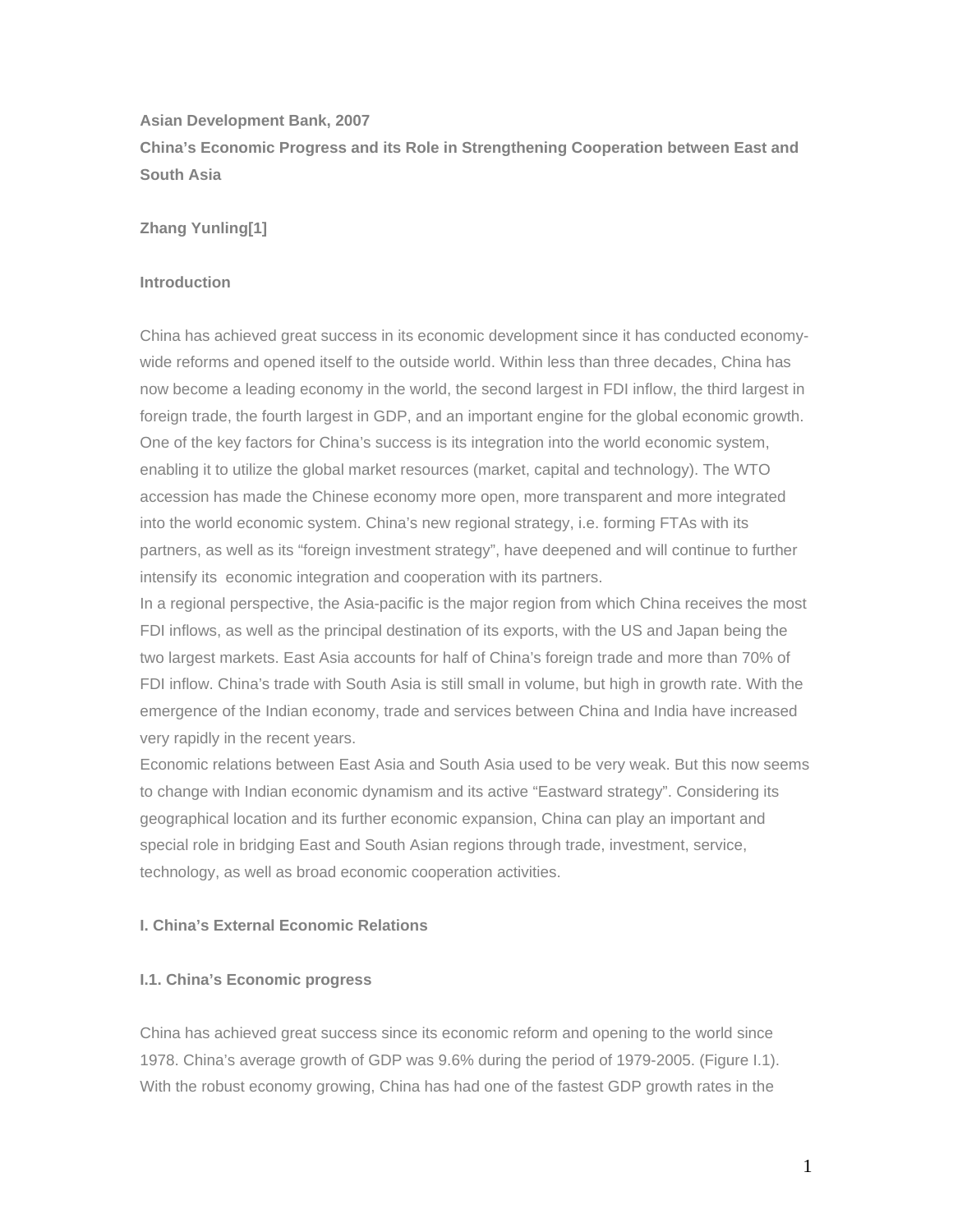world and has been ranked as the fourth largest economy of the world in 2005. In the next decade, China's GDP growth may slightly go down, but is still expected to maintain its dynamism.

Figure I.1 China's growth rate of GDP (1990-2005) (%) Source: China's Yearbook of Statistics (1991-2005 versions) and http://www.stats.gov.cn/

The rise in China's GDP per capita has equally been rapid. In 1990, China's GDP per capita was only US\$342 based on market exchange rate weights. This doubled to a little more than US\$700 in 1997 and again in 2005, when per capita GDP reached US\$ 1703 (figure 1.2).

Figure I.2 China's GDP per capita at current market price (1990-2005) (US\$) Source: China's Yearbook of Statistics (1991-2005 versions) and <http://www.stats.gov.cn/>

As a consequence, strides have been made in poverty reduction as well. The number of people living below the poverty line in the rural areas fell from 250 million in 1978 to less than 100 million in 1990, and further down to 26.1 million in 2004. At the same time, the headcount ratio, which is the proportion of the poor in the total rural population, also went down from 30.7% in 1978, to 10% in 1990 to 2.8% in 2004 (figure I.3). Due to its efforts, China met the UN Millennium Development Goals (MDGs) in advance.

Figure I.3 Indicators of the Aggregate Poverty Headcount and Poverty Headcount ratio (or incidence of poverty) in the rural areas of China(1978-2004) (10,000, %) Sources: National Bureau of Statistics, China, "Statistical Bulletin on Poverty Monitoring in China's rural area,[www.stats.gov.cn.](http://www.statis.gov.cn/)

## **I.2 External Economic Relations**

## *Economic Openness*

China's trade dependency ratio increased from 35% in 1990 to 65% in 2005, and the ratio of exports and import to total GDP also rose from less than 20% in 1990 to more than 30% in 2005. This shows the growing dependency of the economy on the external market, as well as its increasing integration into the world market (see Figure I.4).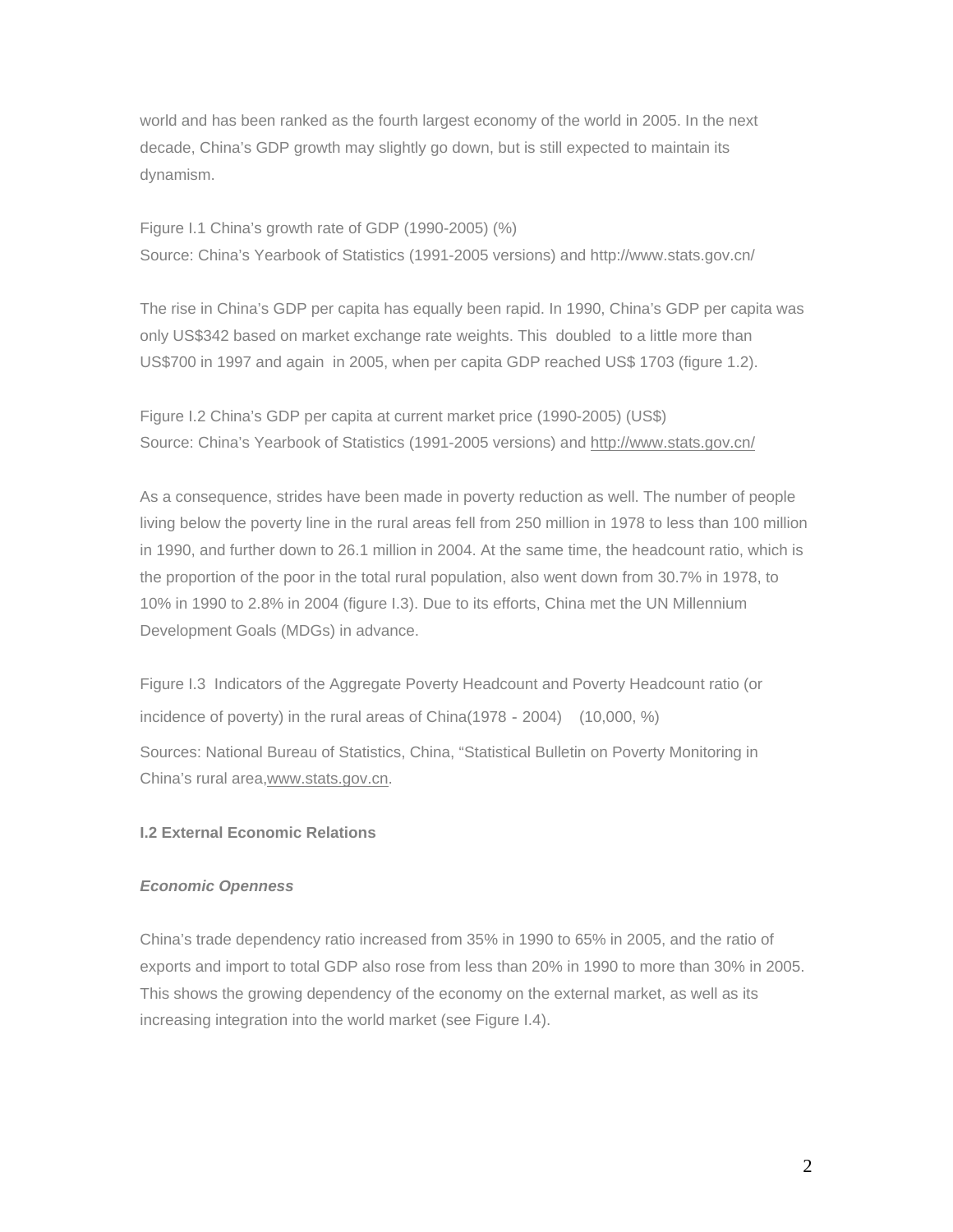Figure I.4 China's economic openness in terms of trade (%) Sources: China's Yearbook of Statistics (1991-2005 versions) and http://www.stats.gov.cn/

The size of FDI flow to China has grown significantly, with the share of FDI stock in GDP as high as 28% in 2005. But the share of FDI inflows into China in CFGF is decreasing, to 5.6 percent in 2005 from the peak in 1994. This implies that the role of FDI in China's total investment is becoming less important relative to domestic investments.

However, FDI remains critical in supporting Chinese economic growth. With economic progress, FDI may even induce structural adjustments, such as the shift from labor intensive to capital and technology intensive sectors. Although the open FDI policy will remain, the Chinese government will be introducing a selection criteria in order to manage the impact of FDI on the rest of the economy.

Figure I.5 China's economic openness in terms of FDI (%) Source: China's Yearbook of Statistics (1991-2005 versions) and http://www.stats.gov.cn/

#### *External Economic Cooperation*

China has actively pursued a number of FTAs with its trading partners (table I.1). China-ASEAN FTA is its first FTA initiative after joining WTO in 2000, introducing the concept of an early harvest program (liberalizing 600 farm products). The negotiations with ASEAN on trade in goods was signed in 2005, while the provisions covering services and investment are still under negotiations. Subsequently, more FTAs with countries in East Asia, the Asia-Pacific, were initiated. China has also actively participated in some regional cooperation institutions, such as APEC, "10+3" (ASEAN plus China, Japan, and Korea), Shanghai Cooperation Organization (SCO) and the Asia-Pacific Trade Agreement (formally, Bangkok Agreement). More recently, China has made new efforts to improve the economic relations with South Asian countries. An FTA has been signed with Pakistan in 2005, for instance, which also carry an early harvest program. A feasibility study of a China-India FTA is now underway. China became an observer of South Asian Association for Regional Cooperation (SAARC) in 2006, which opens a new avenue for broadening economic ties with the rest of South Asia.

Strengthening the economic relationship with its trading partners is one of China's major regional strategies. Experience have shown how these agreements seem to have facilitated trade, and opened up new markets. The so-called "spaghetti effect" caused by the different and overlapping rules of origins (ROOs), is however, a cause for concern as they instead create some new barriers to trade. FTAs also provide venues that help improve relations with its regional partners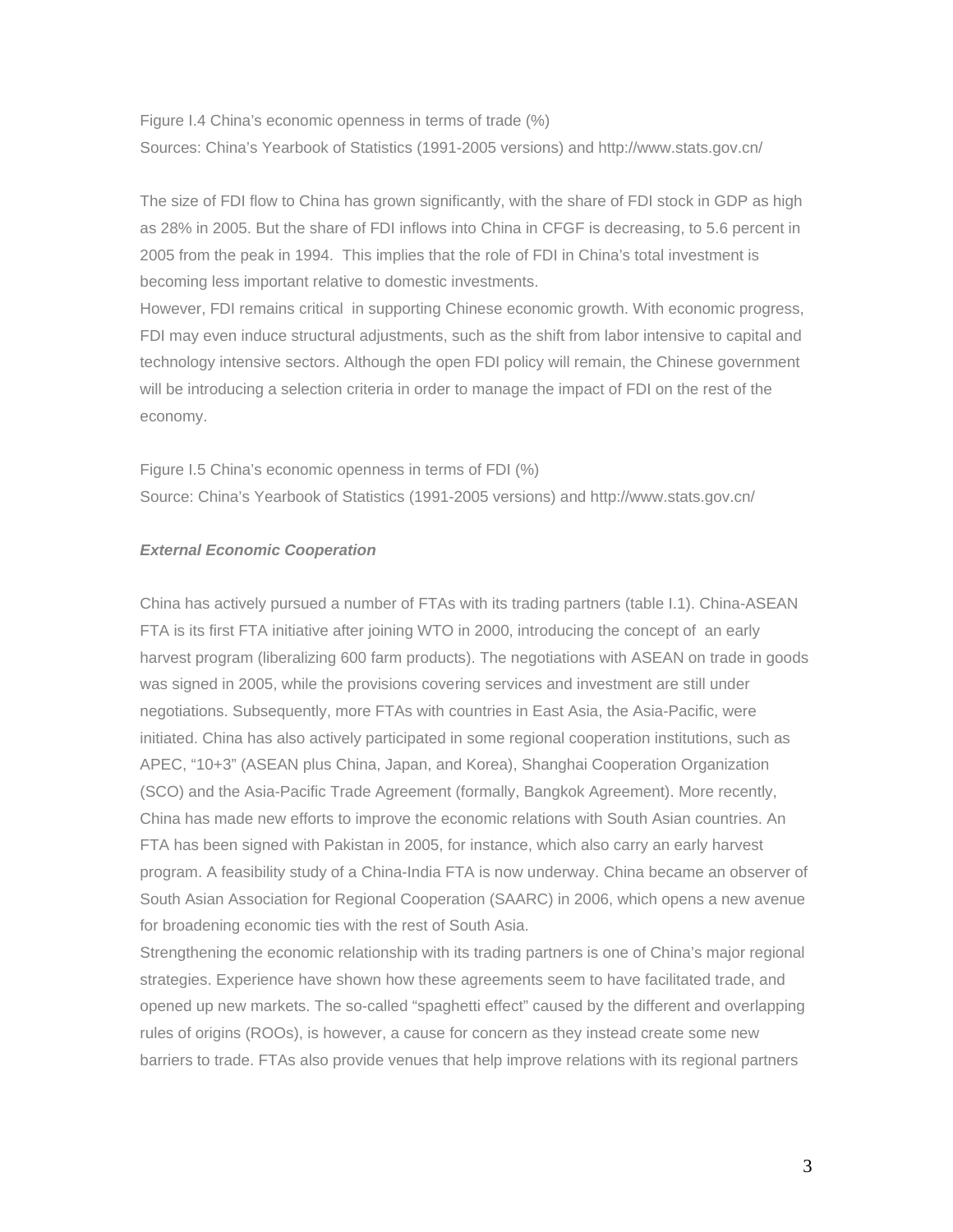in general. For example, the China-ASEAN (CAFTA) has been having a clear positive impact on the political relations between China and ASEAN countries.

## **Table I.1 FTA initiatives with regional partners**

Source: Ministry of Commerce, China, [www.mofcom.gov.cn](http://www.mofcom.gov.cn/) And Ministry of Foreign Affairs, China, [www.fmprc.gov.cn.](http://www.fmprc.gov.cn/)

Table I.2 Other Regional Economic Arrangements Source: Ministry of Commerce, China, [www.mofcom.gov.cn](http://www.mofcom.gov.cn/) And Ministry of Foreign Affairs, China, [www.fmprc.gov.cn.](http://www.fmprc.gov.cn/)

## **II. FDI Flow and China's FDI Management**

## **II.1**. **FDI Inflow to China**

China has adopted a FDI-friendly policy since its opening to the outside world from the late 1970s. However, despite of various measures to attract FDI in the early period of 1979-1983, FDI inflow in China was a modest amount of a few hundred million dollars annually, and FDI was mainly directed to its four special economic zones (SEZs). Starting from early 1990s, however, China has attracted substantial amounts of FDI, with inflows amounting to US\$4.37 billion in 1991, US\$ 11 billion in 1992 and to US\$ 28 billion in 1993. Consequently, China became the largest FDI recipient among the developing countries and the world's 2nd largest FDI recipient overall after the United States. This trend of rapid growth continued in the following years. China's FDI inflow increased from US\$ 34 billion in 1994 to US\$ 45 billion in 1998, and although there was a slight fall in FDI inflows the year after, the annual growth rate exceeded 10%, and annual inflows reached to US\$60.3 billion in 2005.

Figure II.1. FDI inflow of China (1979-2005) Sources: Foreign Investment Department of Ministry of Commerce, PRC.

 Table I1.1 China's FDI inflows by sector, 2005 (Million S\$) Source: MOFCOM.

As of 2005, the total accumulated FDI in China is US\$622 billion. As shown in figure II.2, from 1997 to 2004, China's Hong Kong, Taiwan and Macao (HTM) were the major investors, accounting for 44.11% of the total accumulated FDI inflow, followed by Japan (8.47%), ASEAN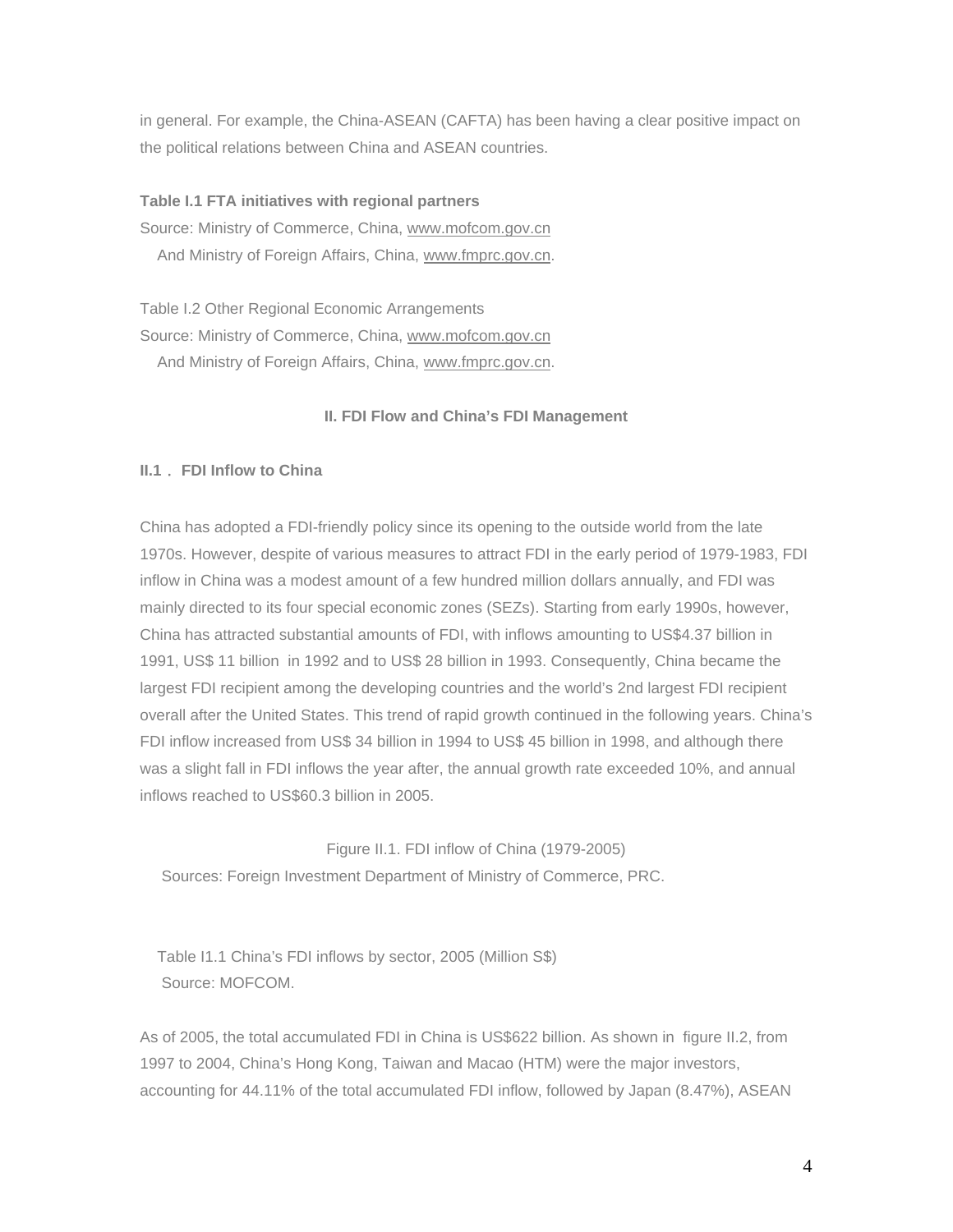(6.75%) and Republic of Korea (Korea, 5.79%). Though FDI from East Asia has declined in recent years, the region remains to be the leading foreign investors in China. FDI from the United States and EU are also sizable, accounting for 8.75% and 8.60%, of total FDI, respectively. The combined share of the rest-of-the-world is only 17.53%.

By the end of 2004, the Asia 10 economies (HT[M\[2\],](http://iaps.cass.cn/english/Articles/showcontent.asp?id=1126#_ftn2#_ftn2) Indonesia, Japan, Malaysia, the Philippines, Singapore, Korea, Thailand) shared 70.22% of the China's total accumulated FDI (US\$562.1 billion)[\[3\]](http://iaps.cass.cn/english/Articles/showcontent.asp?id=1126#_ftn3#_ftn3).

FDI from South Asia to China is still small, though the growth rate is considerable. From 1990 to 1997, the annual growth rate of China's FDI inflow is 171.1%, while the annual growth rates of FDI inflow from South Asia and East Asia[\[4\]](http://iaps.cass.cn/english/Articles/showcontent.asp?id=1126#_ftn4#_ftn4) are 557.1%, 166.8% respectively. (TableII.2 and Table II.3).

#### Figure II.2. The stricture of FDI sources to China

Sources: calculated from the reports issued by China National State Statistical Bureau, 1997- 2005.

Table II.2 China's FDI inflow from East Asia and South Asia (1990-2005) unit:10,000\$)

Notes: ①South Asia here only includes Bangladesh, India, Nepal, Pakistan, and Sri Lanka. East

Asia-1 includes ASEAN10, Korea and Japan. East Asia -2 includes East Asia-1; Hong Kong, Macao and Taiwan, China.

Sources: Chinese statistics yearbook, 1990-2006.

The unprecedented growth of FDI has been accompanied by China's outstanding progress in foreign trade and economic development. In general, FDI has brought in capital, technology and management know-how, stimulated reform of state-owned enterprises, upgraded work-force skills, generated employment, increased tax revenue, and ultimately, contributed to the growth of output and incomes. (Table II.3). In addition to its important role in China's economic growth, FDI has also helped accelerate the transition of Chinese economy to a market system and integration into the world economy.

Table II.3 Contribution of China's FDI inflow to Chinese Economic growth (1993-2004) Source: http://www.fdi.gov.cn; http://www.mofcom.gov.cn.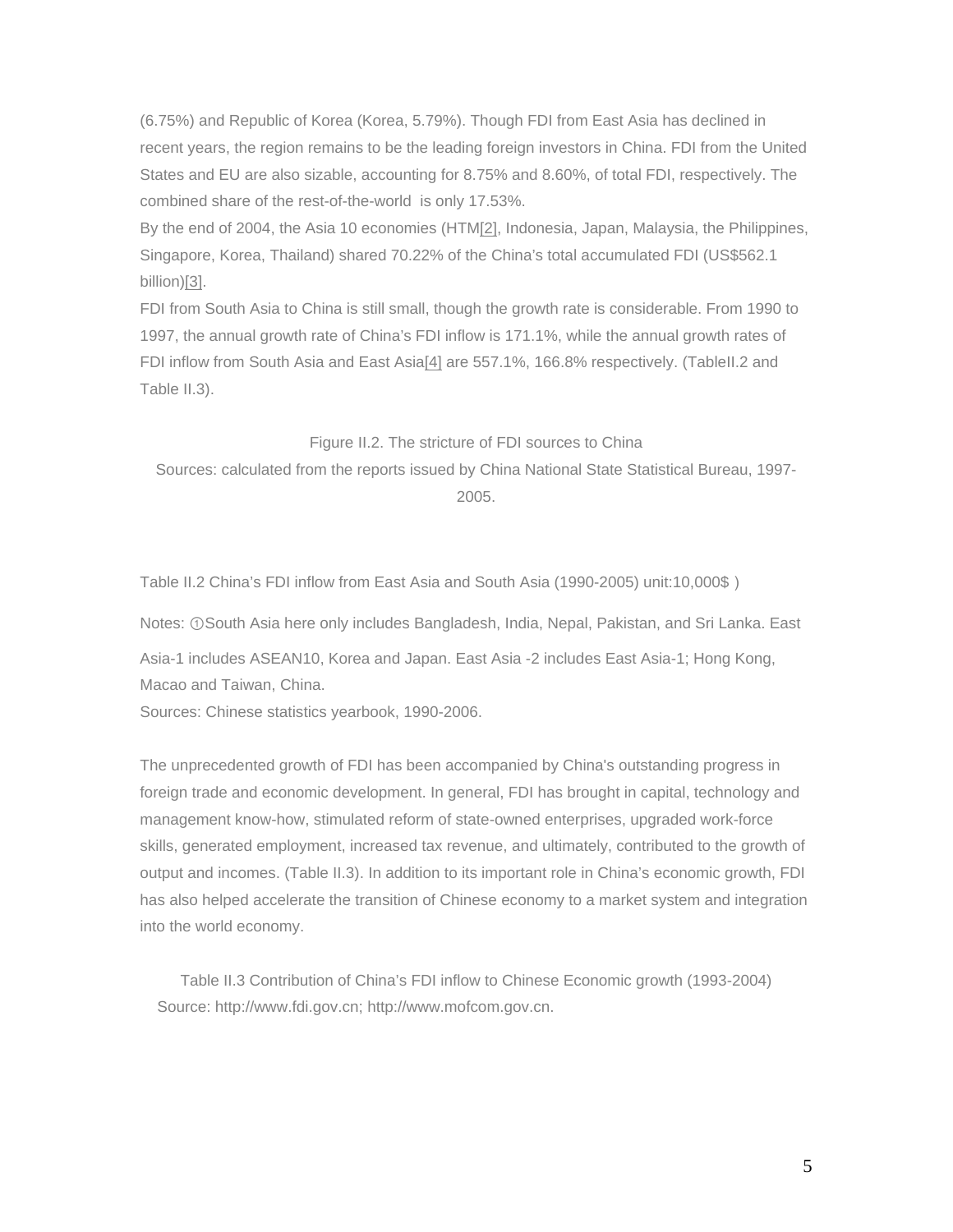#### *II. 2 China's FDI Management*

Many laws and regulations have been promulgated since late 1970s when China opened up its door to the outside world. The examples of which are the *Sino-foreign Equity Joint Venture Law of PRC* (1979), *Sino-foreign Cooperative Joint Venture Law of PRC* (1986), and the *Wholly Foreign Owned Enterprise Law of PRC* (1988). Together with their implementing rules, and several revisions thereafter, these are the main rules and principles governing the FDI activities in China. The *Catalogue for the Guidance of Foreign Investment Industries* is another important regulation acting as the framework from which the State approves FDI projects and grants concessions. Foreign commercial enterprises must conduct their investments according to this catalogue which classifies various business sectors into four categories: encouraged, permitted, restricted, and prohibited.

Generally speaking, China regulates FDIs at different levels, with the State Council being the highest governing body agency. The NDRC and its local counterparts are in charge of the approval of FDI projects. According to Interim Foreign Investment Project Ratification Administrative Procedures promulgated by NDRC in 2004, projects with a total investment of US\$100 million or more in the "encouraged" or "permitted" categories, or US\$50 million or more in the "restricted" category, must be reported to NDRC for ratification; applications for projects in the "encouraged" or "permitted" categories, where the total investment amount is US\$500 million or above, or in the "restricted" category where the total investment is US\$100 million or above, will be submitted to the State Council for final verification (after the NDRC has examined and verified the application). For "encouraged" or "permitted" category projects, where the total investment is below US\$100 million and "restricted" category projects, where the total investment is below US\$50 million, they must be ratified by the local NDRC; of these, "restricted" category projects must be ratified by provincial-level NDRC, and this ratification right cannot be delegated down to lower level bodies.

However, it is the MOFCOM and its local counterparts, who are considered as the main regulatory body in charged of examination and approval of FDI. The scope of MOFCOM's responsibilities mainly cover the formulation of corresponding laws and regulations, examination and approval of the establishment of capital increases over the US\$ 100 million benchmark for foreign-invested enterprises within the "encouraged" and "permitted" categories, as well as the capital increase over US\$ 50 million for the enterprises within the "restricted" category. As for the projects within the "encouraged" and "permitted" categories, whose capital increase do not exceed US\$ 100 million, and firms in restricted categories where the capital increase do not exceed US\$ 50 million, approvals can be handled by the local units of the MOFCOM. However, the record filing of such projects is subject to MOC.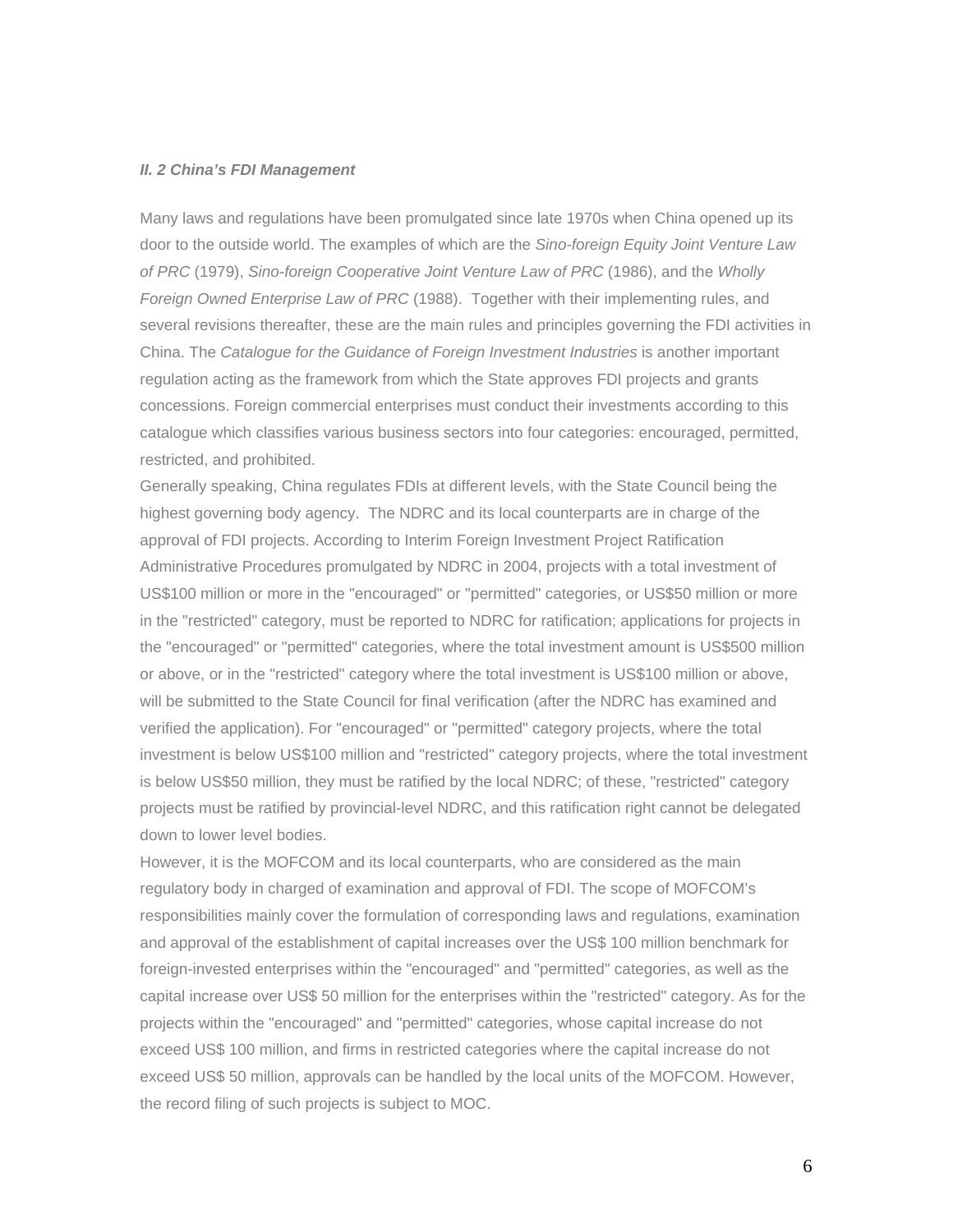In order to attracting more FDIs, China provides many kinds of incentives, such as access to information and technology assistance; facilitation of financing; tax incentives; investment guaranty program; establishment of Export Producing Zones (EPZs); etc. Among them, tax incentives are the primary measures, which are dispensed with in a complex system involving national and local levels. Moreover, exemptions, reductions and refunds are granted depending on the business type, sector, or location of the investments.

This complexity is due to the manner in which these incentives are intended to serve regional economic development and industrial development goals . Tax incentives, for instance, are used to lead FDI into some targeted regions. The income tax on foreign invested enterprises (FIEs) located in special economic zones, state new- and hi-tech industrial zones, or economic and technological development zones face 15 percent levies, while those located in coastal economic open zones, special economic zones, or in the old urban district of cities where economic and technological development zones are located, pay a higher rate of 24 percent. Those engaged in projects such as energy, communications, port and dock are also taxed at the reduced rate of 15 percent. Income taxes can be still reduced by 15% after a three-year period, provided they are listed in the state-encouraged projects and located in the middle and western regions of the country. Moreover, FIEs engaged in manufacturing production and/or software development, with a production time-frame of more than ten years, may avail themselves of a two -year income tax exemption and a further three-year 50% reduction on the income tax payable from the first profit-making year.

Tax concessions are also provided in order to promote exports. In addition to the two-year tax exemption and three-year tax reduction treatment, FIEs producing for export shall be allowed a reduced income tax rate of 50 percent as long as their annual exports account for 70 percent or more of their total sales volume. Technology-intensive FIEs are also encouraged. For certified technologically advanced enterprises belonging to state-encouraged production projects etc., a 50% tax reduction is available for a further three years after the above-mentioned five-year tax holiday expires.

To encourage the re-investments of profits, a 40% tax refund on taxes paid on the re-invested amount is provided for enterprises in operation for a period of no less than 5 years. Once again, taxes can still be further reduced by 15% after a three-year period, provided they are listed as being among the state-promoted projects and located in the middle and western regions. Other FDI incentives are given by way of exemptions from value-added tax, to those considered as having transferred advanced technology. Equipment imported for foreign-invested or domestic-invested projects that are encouraged and supported by the state shall enjoy tariff and import-stage value-added tax exemption. FIEs and research centers will be exempt from paying tariffs on imported equipments, technology, and replacement parts.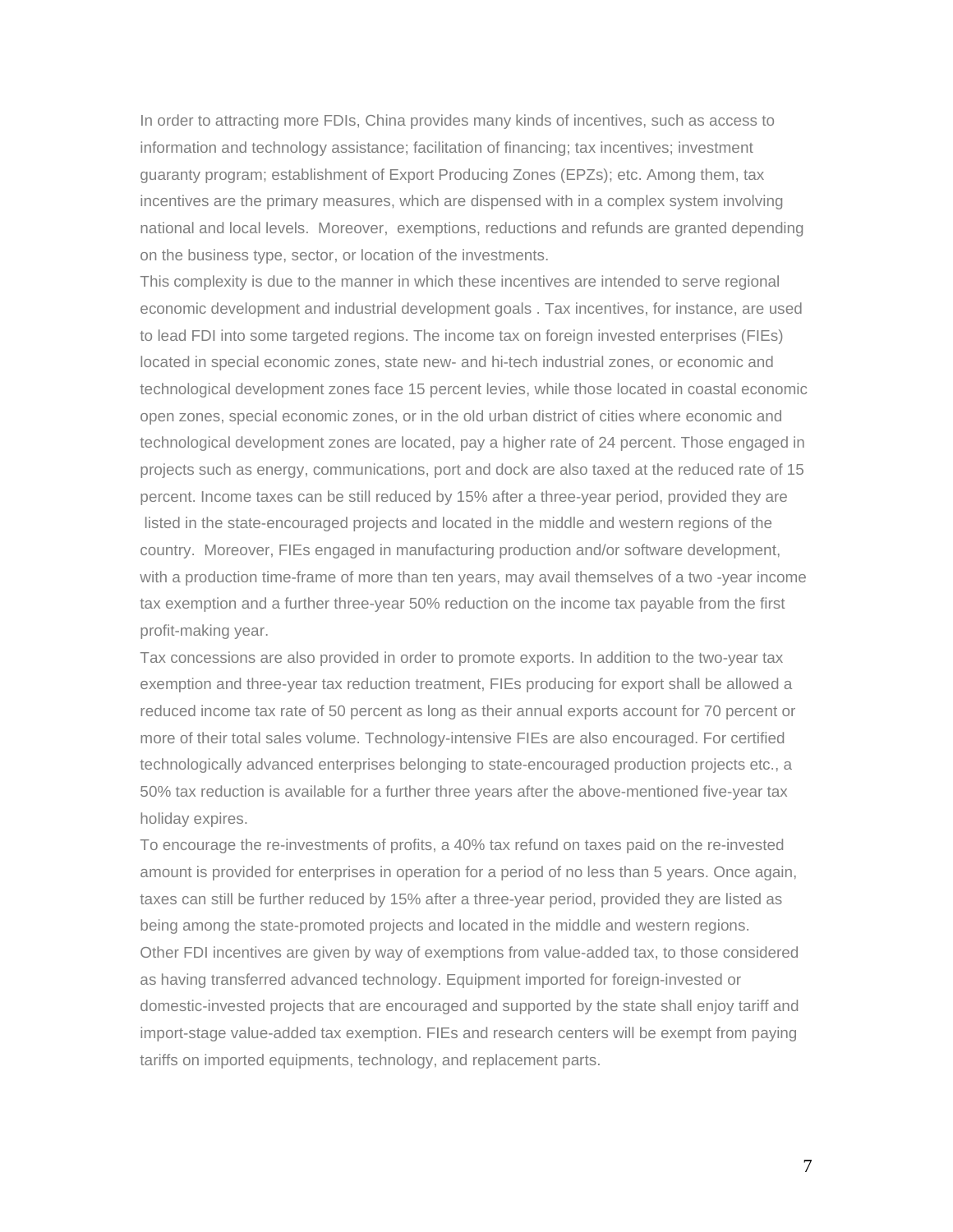China's open-door FDI policy is illustrated by the market-access commitments it has entered into in both industrial and services sectors, allowing full foreign ownership of individual enterprises in a range of sectors. There are however, ownership restrictions on 31 "strategic" sectors identified as being "restricted" in the *Catalogue for the Guidance of Foreign Investment Industries*. In 32 sectors, some foreign participation is allowed, but Chinese partners must hold the majority shareholdings or the dominant position.

## **II.3 Special Economic Zones (SEZs)**

There are five SEZs in China: Shenzhen, Zhuhai, Shantou, Xiamen and Hainan Province. The SEZs represented a major initial attempt to attract foreign capital, advanced technology and managerial expertise, and develop export-oriented industries. These SEZs are typically characterized by minimum bureaucracy, good infrastructure, generous tax holidays for manufacturing units, unlimited duty free imports of raw, intermediate and final goods as well as capital goods.

SEZs have experienced four development phases: the start-up stage from 1980 to 1985, when the necessary infrastructure was laid out; from 1986 to 1995, wen export-oriented processing industries were developed; and from 1996 onwards, as the upgrading stage, when the shift of industrial structures were encouraged, from labor-intensive industries to technology-intensive and high value-added industries.

As more and more cities and regions in China are opened up to the outside world, the preferential policies exclusive for SEZs were also extended to them (e.g. coastal open cities and high-tech and industrial development zones). In particular, China's entry into the WTO in 2001 required that these SEZs develop themselves not on the basis of the application of preferential policies.

China's five SEZs proved to be very successful in attracting FDI and boosting exports. A significant part of FDI to China is concentrated there and they have contributed a lion share in China's total foreign trade. Take Shenzhen SEZ as an example, during 1999-2005, the value of foreign trade in Shenzhen SEZ alone reached more than 710 billion US dollars, 13.31% of China's total foreign trade in the same period. During 1999-2004, it attracted over 18 billion US dollars of FDI, 4.95% of China's total FDI inflow[.\[5\]](http://iaps.cass.cn/english/Articles/showcontent.asp?id=1126#_ftn5#_ftn5)

## **II. 4 China's FDI outflow**

China has increasingly invested overseas as well.. While China's FDI outflow is still very small relative to global flows, the rate of growth is high, with the amount of investments rising from US\$ 0.3 billion in 1991 to US\$ 12.2 billion in 2005. By the end of 2005, the cumulative stock of China's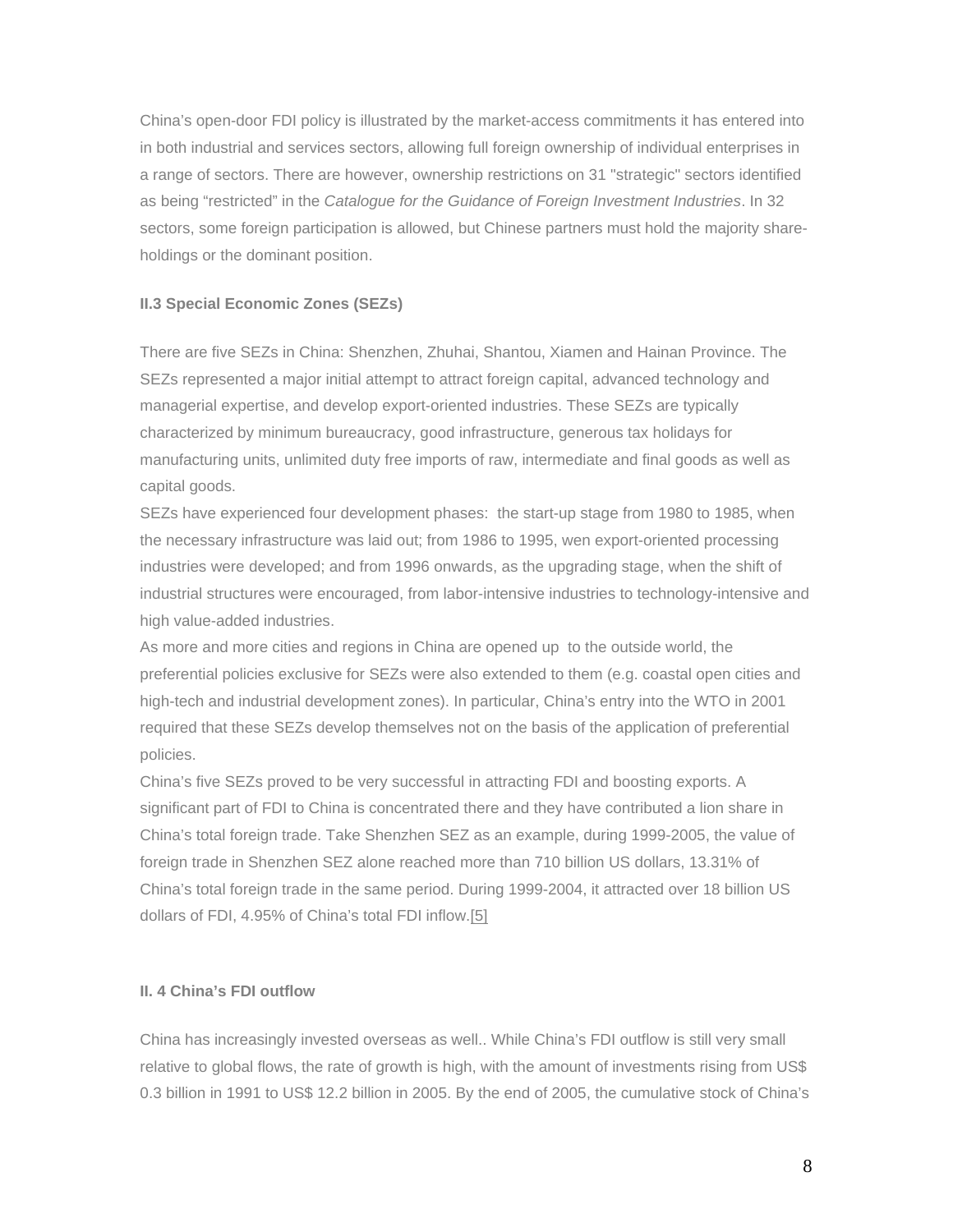FDI reached over US\$ 57.2 billion. It is predicted that during the 11th Five-Year Plan (2006- 2010), total outbound FDI will reach a total of US\$83.8 billion, averaging 16.8 billion dollars per year.

China's outward FDI is widely distributed in 163 countries /regions. Chinese US\$ 33.42 billion investments in Asia accounted for 74.6% of the total in 2005. The other main destinations are: Latin America US\$8.27 billion (18.5%), North America US\$0.91 billion (2.4%), Africa US\$0.9 billion (2%), Europe US\$0.75 billion (1.7%), and Oceania US\$0.54 billion (1.1%). Most of Chinese FDI is concentrated in East Asia. In 2001-2004, 62.64% of Chinese FDI flows to East Asian region, although in recent years, there has been a rapid growth for China's FDI flows to South Asia (see Tablell.4).

Table II.4 China's FDI outflow (2001-2004) (unit:10000US\$)

Notes: ①SAARC here only includes Bangladesh, India, Nepal, Pakistan, and Sri Lanka..

②The figures in parenthesis indicate the percent of China's FDI outflow into this region in total. Source: Yearbook of China's Commerce,2005.

To implement the government's strategy to invest abroad, a series of policies have been introduced in five areas: creation of incentives; streamlining administrative procedures, including greater transparency of rules and decentralization of authority to local levels of government; easing of capital controls; relaxing the foreign exchange control; providing information and guidance on investment opportunities; and giving credit support to key overseas investment projects encouraged by the government. These promotional policies are outlined in a series documents, such as the *"Provisions on Approval Matters Relating to Investment and Establishment of Enterprises Abroad"*issued by MOFCOM on Oct. 1, 2004 (similar rules for Hong Kong/Macao issued in Aug. 2004); *"Interim Administrative Provisions on Approval of Offshore Investment Projects"*, issued by NDRC on Oct. 9, 2004; *"Circulars on foreign exchange issues relating to foreign-funded M&A and offshore investment by individuals"* issued by SAFE in Jan. 2005 (No. 11) and April 2005 (No. 29) – repealed and replaced by Circular No. 75 (effective Nov. 1, 2005); "Catalogue of Countries and Industries for the Direction of Investments Abroad (I)", issued by MOFCOM and Ministry of Foreign Affairs on July 8, 2004; *"Circular on Credit Support Policy to Key Offshore Investment Projects Encouraged by the State"* issued by NDRC and China Import and Export Bank on Oct. 27, 2004.

### **III. China's merchandise trade and policy**

**III.1. China's foreign trade**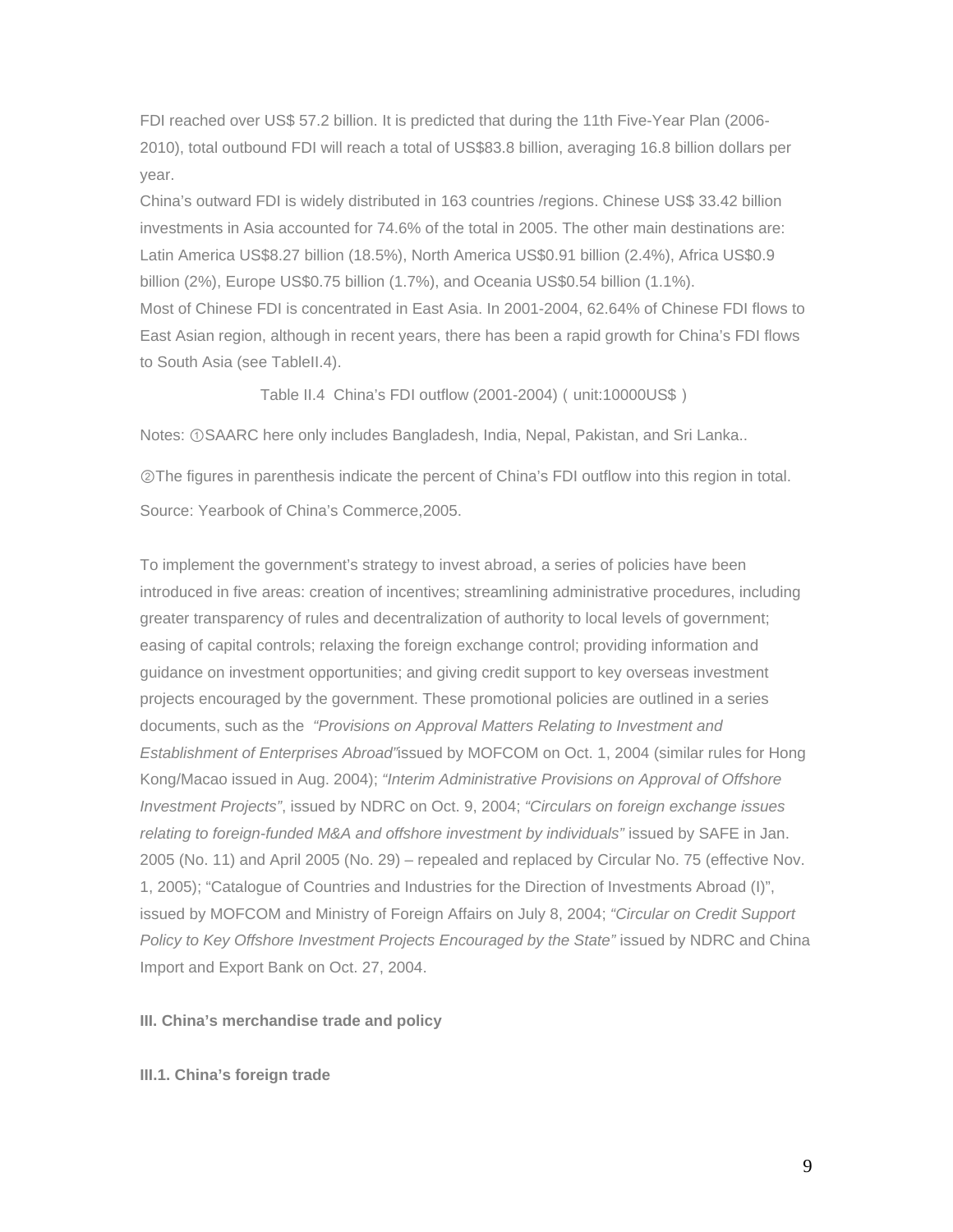China's foreign trade has grown rapidly since 1990. Total trade increased from \$115.4 billion in 1990 to \$ 1,422.1 billion in 2005, with an average annual growth rate of 18.2%. China's export increased from \$62.06 billion to \$762.0 billion, also with an average annual growth rate of 18.2%, while imports increased from \$53.4 billion to \$660.1 billion, with an average annual growth rate of 18.3%. (See Table III.1 and Chart III.1)

Table III.1 Growth of China's Foreign Trade Billion US\$, % Source: Yearbook of China's Customs Statistics, 1990-2005.

Chart III. 1 Growth of China's Foreign Trade Source: Source: Yearbook of China's Customs Statistics, 1990-2005

Trade with East Asia has grown faster than China's overall trade, rising from \$23.63 billion to \$426.75 billion during 1990-2005. This implies an annual growth rate of 21.3%. Imports have increased more than exports: while exports rose from \$12.98 billion to \$174.47 billion, growing annually at a rate of 18.9%, imports grew by 23.5% , representing an increase from \$10.66 billion to \$252.27 billion during the same period[.\[6\]](http://iaps.cass.cn/english/Articles/showcontent.asp?id=1126#_ftn6#_ftn6)

With an average annual growth rate of 20.6% for exports and 29.9% in imports, China's trade is increasingly oriented towards South Asia (Bangladesh, India, Nepal, Pakistan and Sri Lanka) as well. Trade jumped from \$1.17 billion to \$26.62 billion from 1990-2005, with exports rising from \$0.96 billion to \$15.89 billion, and imports from \$0.21 billion to \$10.73 billion (See Table III.2 and  $III.3$ ).

Table III. 2 China's Trade with East Asia Billion US\$, % Note: East Asia (1) includes 10 countries of ASEAN, Japan and Korea; East Asia (2) includes 10 countries of ASEAN, Japan, Korea, and Hong Kong and Taiwan, China. Source: Yearbook of China's Customs Statistics, 1990-2005

Table III. 3 China's Trade with South Asia Million US\$ Note: South Asia includes Bangladesh, India, Nepal, Pakistan and Sri Lanka. Source: Yearbook of China's Customs Statistics, 1990-2005

## *Trade Direction*

Although China's exports are predominantly destined for Asian markets, exports to North America has witnessed the fastest growth, increasing their share from 9% of total exports in 1990 to 23% in 2005. Exports to Asia fell correspondingly, from as high as 71.77%, to 48.09% during the same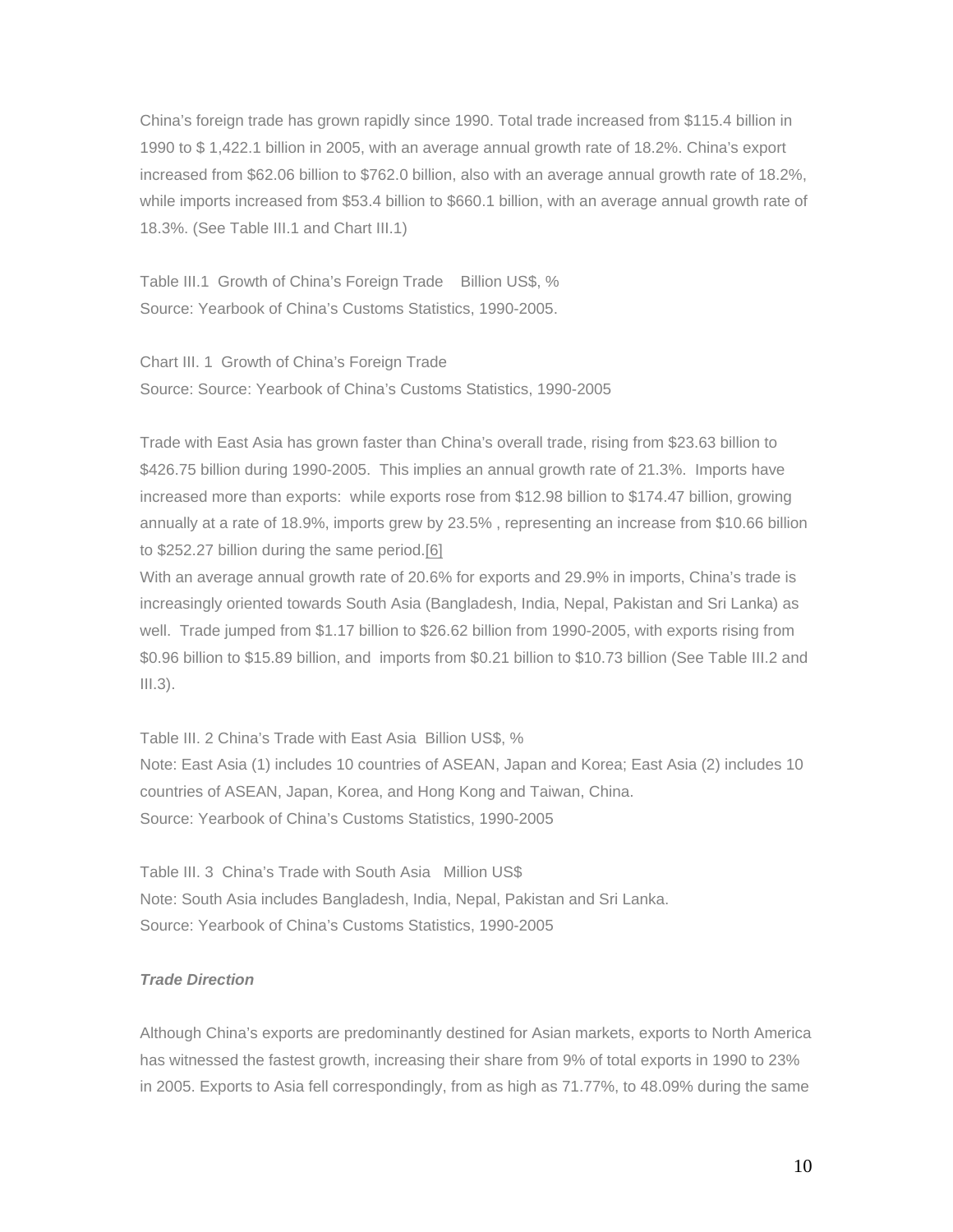period (See Table III.4). However, this change is largely due to goods being exported directly from the mainland as opposed to the past where a large share of exports were coursed through the ports of Hong Kong.

Table III. 4 Shares of China's Export by Region % Source: Yearbook of China's Customs Statistics, 1990-2005.

The import from Asia has accounted for over half of China's total imports since the 1990's. The import share from Asia has increased from 54.37% in 1990 to 66.89% in 2005. East Asian shares in China's total trade, exports and imports account for 46.04%, 41.40% and 51.38% in 2005. In contrast, trade with South Asia did not experience obvious growth. The shares of total trade, exports and imports accounted for 1.87%, 2.09% and 1.62% respectively in 2005. (See Table  $III.5)$ 

#### (*add here more details – top destinations (more specific), top products)*

Table III. 5 Shares of China's Import by Region % Source: Yearbook of China's Customs Statistics, 1990-2005.

#### **III. 2 Trade Protection**

China's average applied MFN tariff level was 9.7% in 2005, with the average MFN tariff rates for agricultural and non-agricultural products set at 15.3% and 8.8%, respectively. In accordance with the *Information Technology Agreement* (ITA), tariffs for all ITA products have been eliminated since January 2005, as well as non-tariff measures such as import quotas, import licenses and import tendering. The administration of the tariff rate quota system has been further improved and the amount of quotas gradually fell in line with the commitments made. Quotas for vegetable oils, for instance, were abolished on 1 January 2006, as committed. In line with the *Foreign Trade Law* as amended in April 2004, the Chinese Government liberalized the state trading rights on July 2004, six months ahead of schedule, and on 1 January 2005, state trading for silk was abolished. Designate trading was also eliminated on schedule.

Some concerns from China's trading partners remain, however. The insufficient correspondence between Chinese and international standards, for instance, leads to higher compliance costs for foreign companies operating in the Chinese market. Entry for foreign small and medium-sized enterprises (SMEs) is hindered by the costly process of applying for CCC mark exemptions, as they are required to submit their applications to the Beijing offices of Certification and Accreditation Administration of China (CNCA) in person. In addition, some laboratories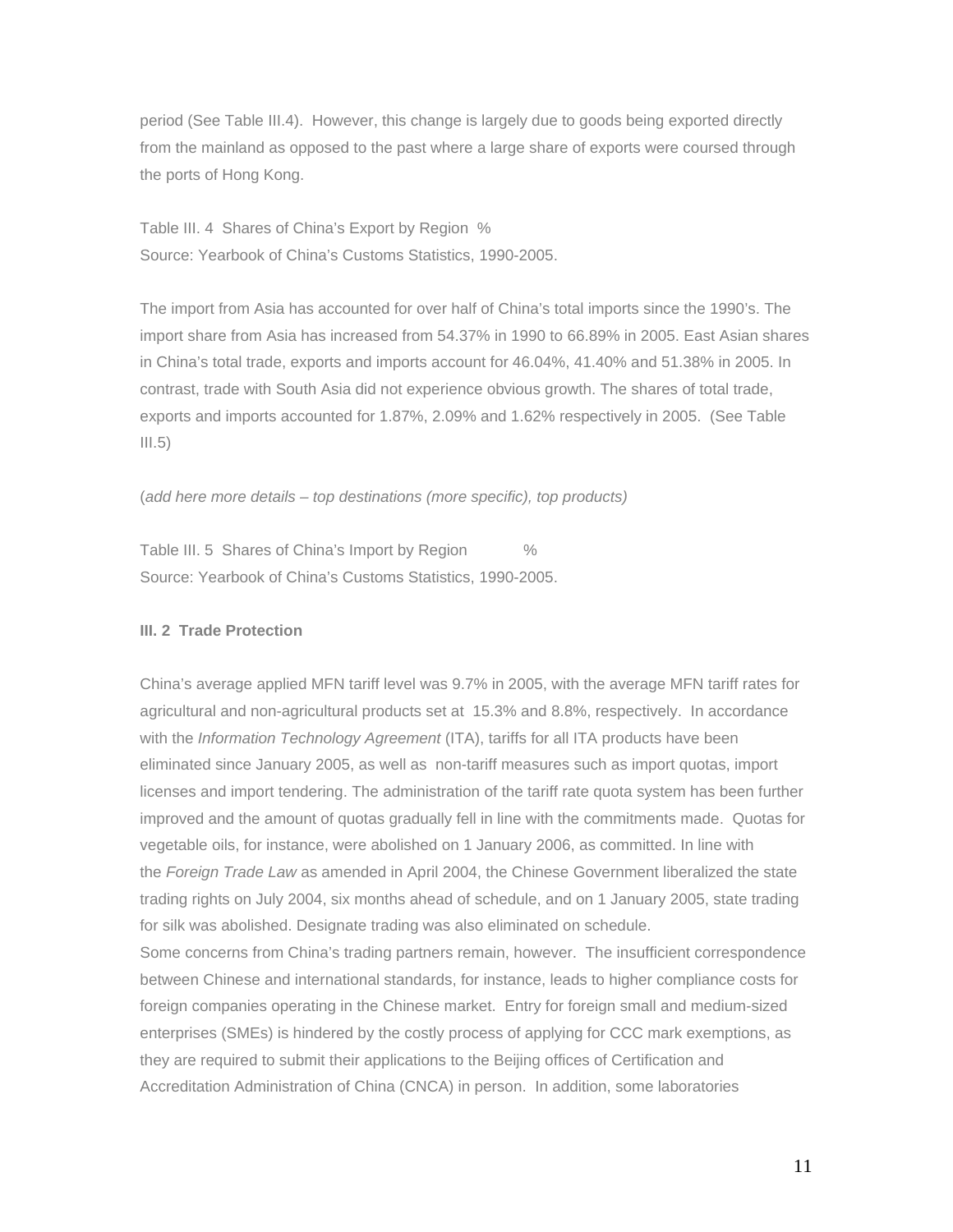responsible for testing imported products are affiliated with domestic competitors, which not only increases the risk of industrial espionage, but could also lead to an even higher compliance costs due to more stringent SPS measures.

Table III.6 China's tariff level

Note: Data are from UNCTAD's TRAINS and Specific tariffs have been converted to ad valorem equivalents.

### **III. 3. Export Promotion**

Trade promotion has been an important policy in China's economic development strategy. The main measures are: export credits, and export credit insurance; assistance for exporters to explore international markets; setting up institutions to promote trade by developing foreign trade relations, sponsoring exhibitions, providing information and advisory services; and facilitating exports of SMEs.

The most direct and effective measure in China's export promotion is the 1985 export valueadded tax (VAT) refund system which refunds partially or completely the levied domestic taxes to export-oriented enterprises.

#### Table III.7 Summary of China's VAT Refund Policy

During the latest VAT refund policy readjustment, some changes were made. Sectors in agricultural products, ships, automobiles and key parts, medical appliances and some mechanical and electronics products will continue to enjoy their full refund rate of 17%. These sectors are either high-tech intensive and high value-added products encouraged by the government for the structural adjustment of exports, or as a means to protect strategic sectors that may still lack international competitiveness, such as agricultural products and automobiles etc. Some sectors which previously enjoyed the full refund rate, such as clothing, textiles, desktop computers and peripherals, home electrical appliances, for some electrical parts and articles, and apparatus and instruments, experienced a reduction in their refund rates. Currently, the government is considering of abolishing the refund for some resources products in order to discourage the exports of these products.

Two major institutions deliver export finance, insurance and guarantees. The Export-Import Bank of China (China Eximbank) is a state policy bank, which has a mandate to provide financial support in order to promote the exports of goods such as mechanical and electronic products and high-tech and new-tech products. The China Export & Credit Insurance Corporation (SINOSURE)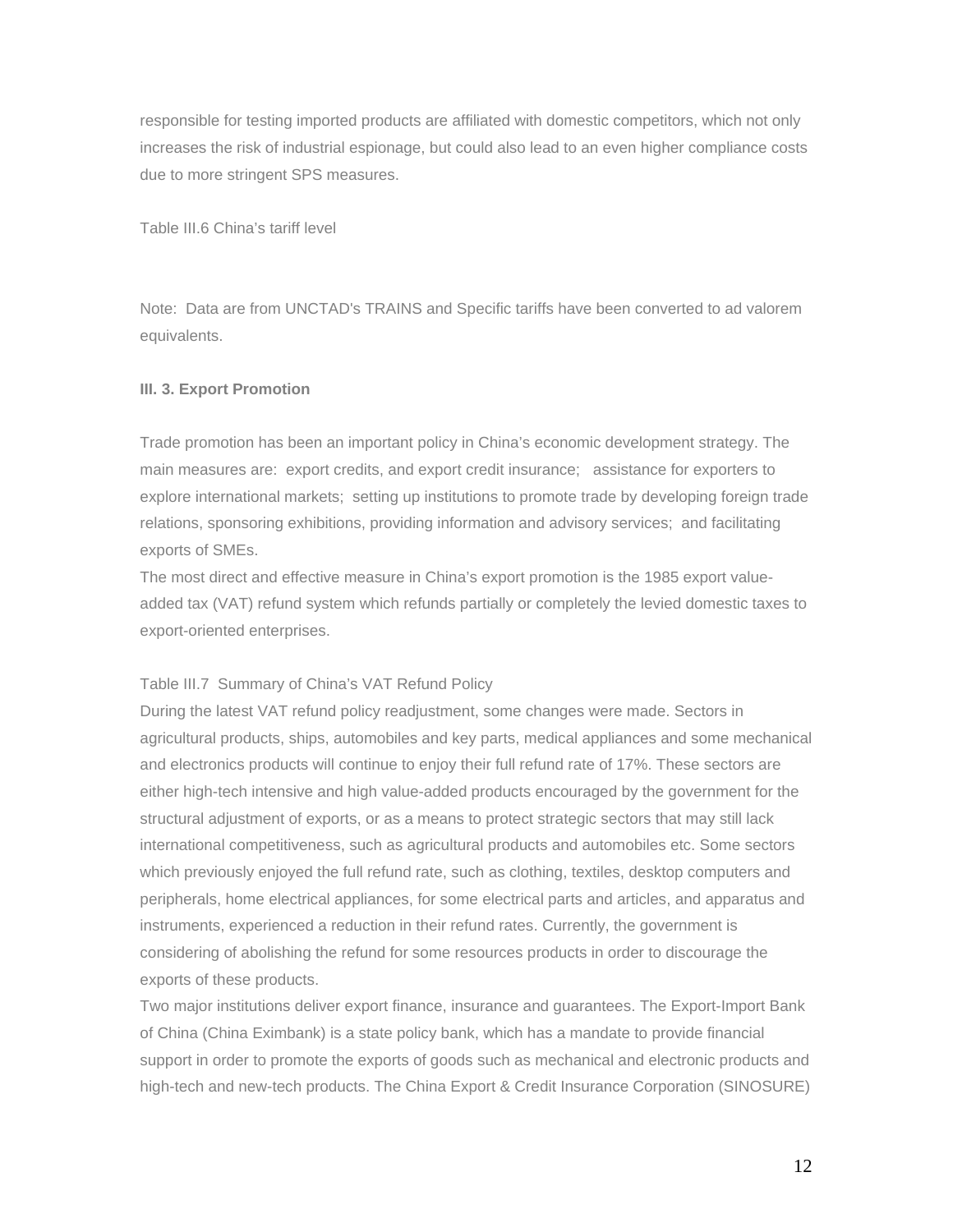is the only policy-oriented Chinese insurance company specializing in export credit insurance. One function of SINOSURE is to provide export credit insurance, export financing facilitation, information, and receivables management services, as ways of promoting Chinese exports, especially those in high-tech or high added-value capital goods. SINOSURE also offers coverage against political and various commercial risks.

The Ministry of Commerce (MOFCOM) publishes information online to help export enterprises, especially, SMEs. A list of key export brands is made, including products in the mechanical and electrical industry, textiles, light industry, arts and crafts, food and food processing, metals, minerals and chemicals and pharmaceuticals aiming at enhancing the competitiveness of Chinese enterprises on the international market. Exporters on the list will enjoy various types of assistance such as export credit insurance through SINOSURE. Some special funds are also provided especially to promote the exports of SMEs, such as the "International Market Exploration Fund for SMEs", established in 2000.

China has also used its tax system to encourage foreign investment. Foreign firrms enjoy lower tax rates (15% and 24%) than domestic companies (33%) and also have access to tax holidays if they invest in targeted sectors or regions. Considering that exports by FDI enterprises account for over half of China's total export, such tax and preferential policies play an important role in China's export expansion.

#### **III. 4. China's FTA Strategy**

After joining WTO, China has been active in negotiating a number of FTAs which go much beyond tariff liberalization. These FTAs are often comprehensive in nature, with institutional harmonization and a broader scope of economic cooperation (i.e., investment cooperation, training, R&D and education, etc) .

As a developing country, China has adopted a gradual liberalization approach in concluding FTAs with its partners, beginning with less sensitive products in a so-called 'Early Harvest Program'. Table III 8-10 summarize the nature, scope, and the Rules of Origin of China's FTAs.

Table III.8 Summary of approaches of FTA Arrangements

Table III.9 Summary of coverage of FTA agreements

## Table III.10 Summary of ROO

Except for the agreements with Hong Kong and Macau, all concluded FTAs carry a sensitive product clause.[\[7\]](http://iaps.cass.cn/english/Articles/showcontent.asp?id=1126#_ftn7#_ftn7) The China-ASEAN FTA, for instance, allows for a maximum ceiling of 400 tariff lines at the HS 6-digit level and 10% of the total import value (based on 2001 trade statistics)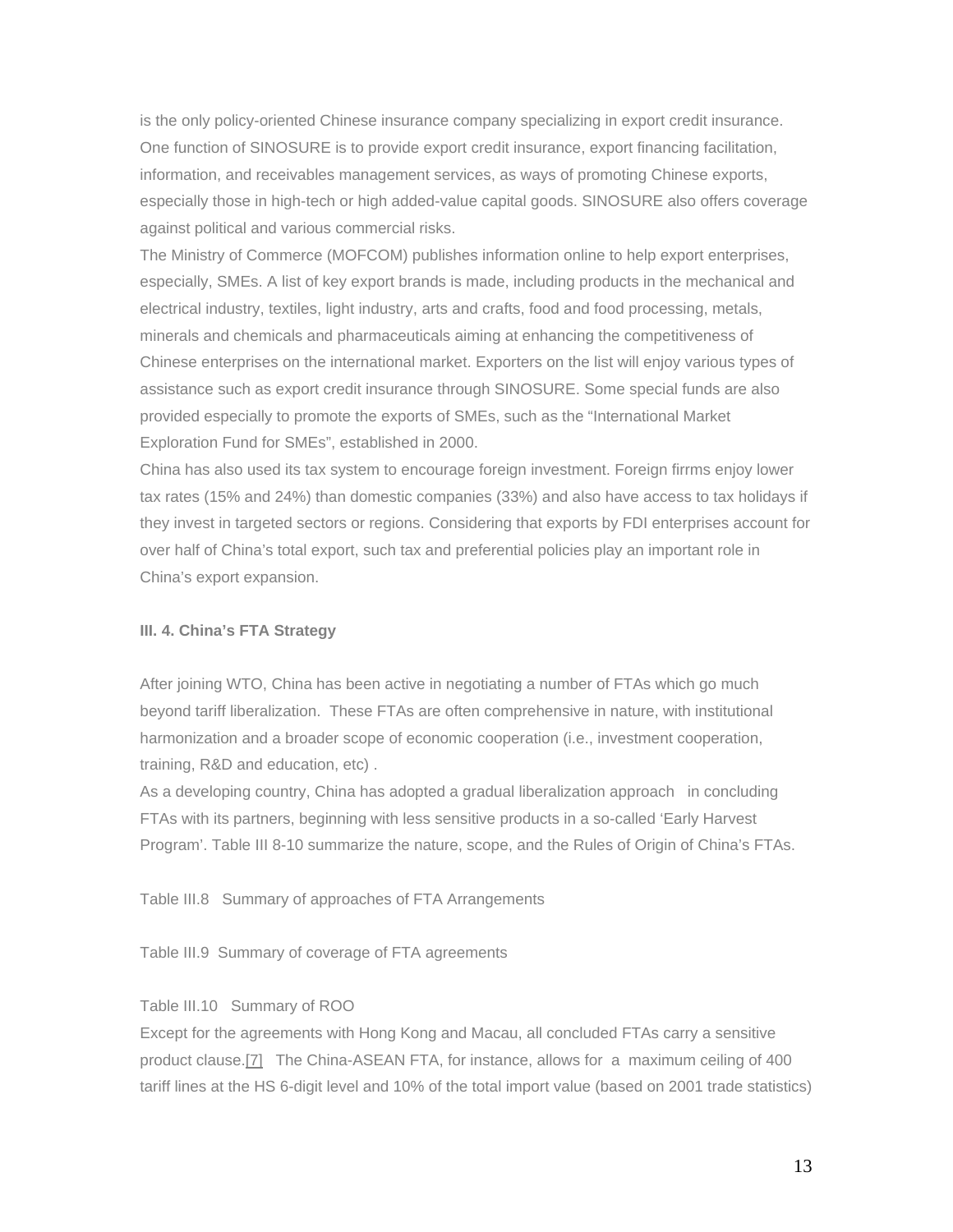for ASEAN 6 (Brunei, Indonesia, Malaysia, the Philippines, Singapore and Thailand) and China; and 500 tariff lines at the HS 6-digit level for ASEAN newer members (or CLMV, Cambodia, Laos, Myanmar and Viet Nam), with no import value ceiling requirements. Tariff lines in the Sensitive Track are further broken down into a Sensitive and Highly Sensitive List[.\[8\]](http://iaps.cass.cn/english/Articles/showcontent.asp?id=1126#_ftn8#_ftn8)

China and ASEAN started the Early Harvest Program from January 2004, and tariff reductions from July 20<sup>th</sup> 2005. This seems to have led to benefits reflected by the growth in trade. China-ASEAN trade grew by 35% in 2004 (US\$105.88 billion in value), and 23.1% in 2005 (\$130.37 billion). Products covered by the EHP grew even faster from 2003-2004, with exports and imports increasing by 31.2% and 46.6% respectively.

China has begun negotiations or carried out FTA feasibility studies with developed countries, such as Australia, New Zealand and Iceland.[\[9\]](http://iaps.cass.cn/english/Articles/showcontent.asp?id=1126#_ftn9#_ftn9) Australia, for instance, is more interested in the "single package" approach on agriculture, manufacture, investment, trade in services, government procurement and intellectual property rights. The protection of intellectual property rights is a particular concern among China's partners. From China's side, however, energy cooperation is one of its key priorities.

#### **IV. China's Service Trade and Policy**

### **IV.1 China's Services Trade**

The share of China's service trade in total trade is still very low, accounting for about 10% of total trade in 2005, and with a value US\$158.2 billion, it represents about 7% of China's GDP. Services imports outpaced that exports, resulting to a deficit of US\$ 5.6 billion in 2000 and US\$ 9.4 billion in 2005.

**Table IV.1 China's trade in services and in goods(1998-2005) (Billion US\$, %)** Source: Ministry of Commerce (MOFCOM) and State Administration of Foreign Exchange (SAFE).

# **Table IV.2 Balance of Service Trade(1998-2005) (Billion US\$)** Source: State Administration of Foreign Exchange (SAFE).

The strength of China's service sector is mainly on traditional serviced and low-value added projects. For example, exports of transport and tourism services accounted for over half of China's services exports in the past decade, but banking, insurance, consulting, information,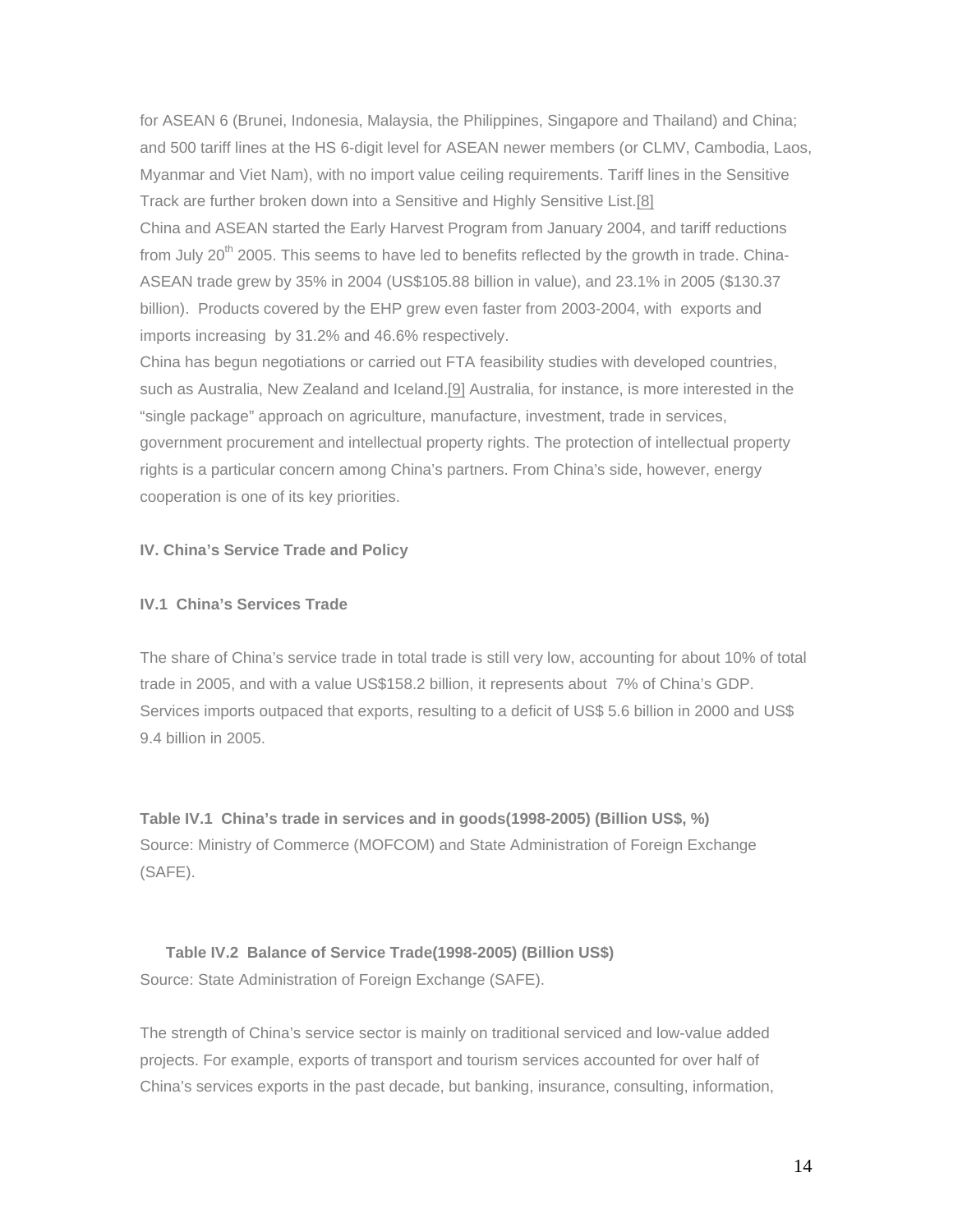advertising and other technology and knowledge-intensive high-value added service sectors are still in their primary stage of development.

The tourism sector earned big surplus, while the transport sector, the second biggest service export sector, had a sizeable deficit. The deficit of transport service increased from US\$ 7.9 billion in 2002 to US\$ 13 billion in 2005. In 2005, transport, tourism and other commercial services accounted for nearly four fifth of the total receipts and payments of services. Table IV.3 shows the service trade value and changes in 2005 by sectors. In 2005, services exports totaled US\$74.4 billion while imports reached US\$83.8 billion, implying an increase of 19% and 16% respectively during the 2004-2005 period. Tourism is the major source of China's service trade surplus. Tourism income was US\$29.3 billion, with a year-on-year increase of 14%, accounting for 39% of the total services income. Tourism payment was US\$ 21.8 billion, US\$ 7.5 billion less than tourism income. Transport earned US\$15.4 billion in 2005 (up by 28% from 2004), accounting for 21%of the total services income.

The income from film/Audio & Video (AV) grew the fastest in 2005 with a rate of 227%. Second came the construction and consulting, growing by 77% and 69%, respectively. In 2005, income from sales of broadcasting rights for the 2008 Olympic Games and exports of films and other audio and video were US\$ 130 million, an increase of 227% from 2004.

China's service trade partners are mainly Hong Kong, China and the USA, contractual construction and labor services being the principal sectors. Since 1995, designing service export plays important role in China's service exports as well.

**Table IV.3 China's services trade in 2005 (100 million dollars)** Source: SAFE.

 **Table IV. 4 China's Trade in construction, labor and designing** Source: China's Statistics and Ministry of Commerce

**Table IV. 5 China's contractual construction in East Asia (1998-2004)** million US\$, %

Source: China's Statistics and Ministry of Commerce.

**Table IV.6 China's labor service export to East Asia (1998-2004)** million US\$, % Source: China's Statistics and Ministry of Commerce.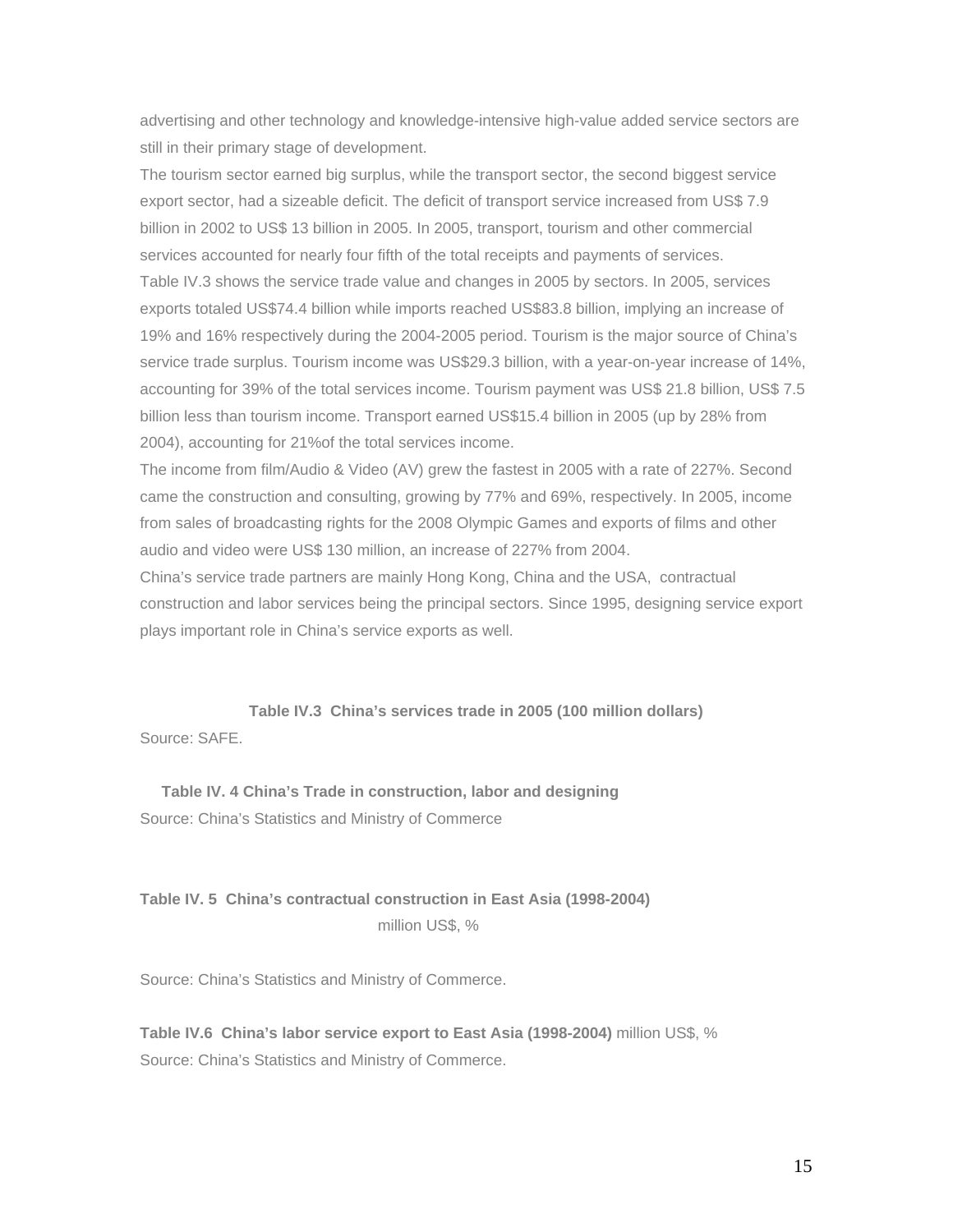In South Asia, Pakistan is one of the most important markets for Chinese contractual construction service exports. Up to the end of 2004, Chinese companies contracted 383 projects of construction, and exported machinery services. Total contractual value (from 1992) to 2004 was over US\$ 6800 million, in which construction contributed a total of US\$ 730 million. China's export of construction and labor to Sri Lanka was US\$ 610 million and the contractual value was US\$ 880 million up to 2003. China also exported construction and labor to Bangladesh since the 1980s, and in 2004, contractual value of construction exported to Bangladesh was US\$ 535 million. New construction contracts in 2004 amounted to US\$ 2.19 billion, a 90% increase from the previous year. New contracts between China and India in 2004 was valued at US\$ 0.51 billion; and contracts between China and Pakistan totaled to US\$ 1.3 billion, representing an increase of 217% from the previous year.

# **Table IV.7 China's contractual construction and labor service to South Asia (1998-2004, Million US\$)**

Source: China's Statistics and Ministry of Commerce.

# **IV. 2. FDI in China's service sectors**

China's FDI inflows are mainly concentrated in manufacturing sectors, which account for about 70% of total FDI inflows. FDI inflows in services slightly fell from US\$ 12 billion in 2001 to US\$11.7 billion in 2005. Compared to the total FDI in manufacturing sector of US\$ 190.2 billion (from 2001-2005), FDI in services registered a value of US\$ 63 billion (excluding the FDI inflow to finance sector). In terms of the financial services sector, 14 new foreign banks invested in China with total assets reaching US\$ 49.6 billion, from the period of China's WTO accession in 2001, till the end of 2003.

# **Table IV.8 FDI inflows to China's manufacturing and service sectors (2001-2005, million US\$, %)**

Note: \*excluding finance service. Source: MOFCOM.

**Table IV.9 Foreign financial institutions in China from 1981-2003** \* Closed institutions. Source: MOFCOM.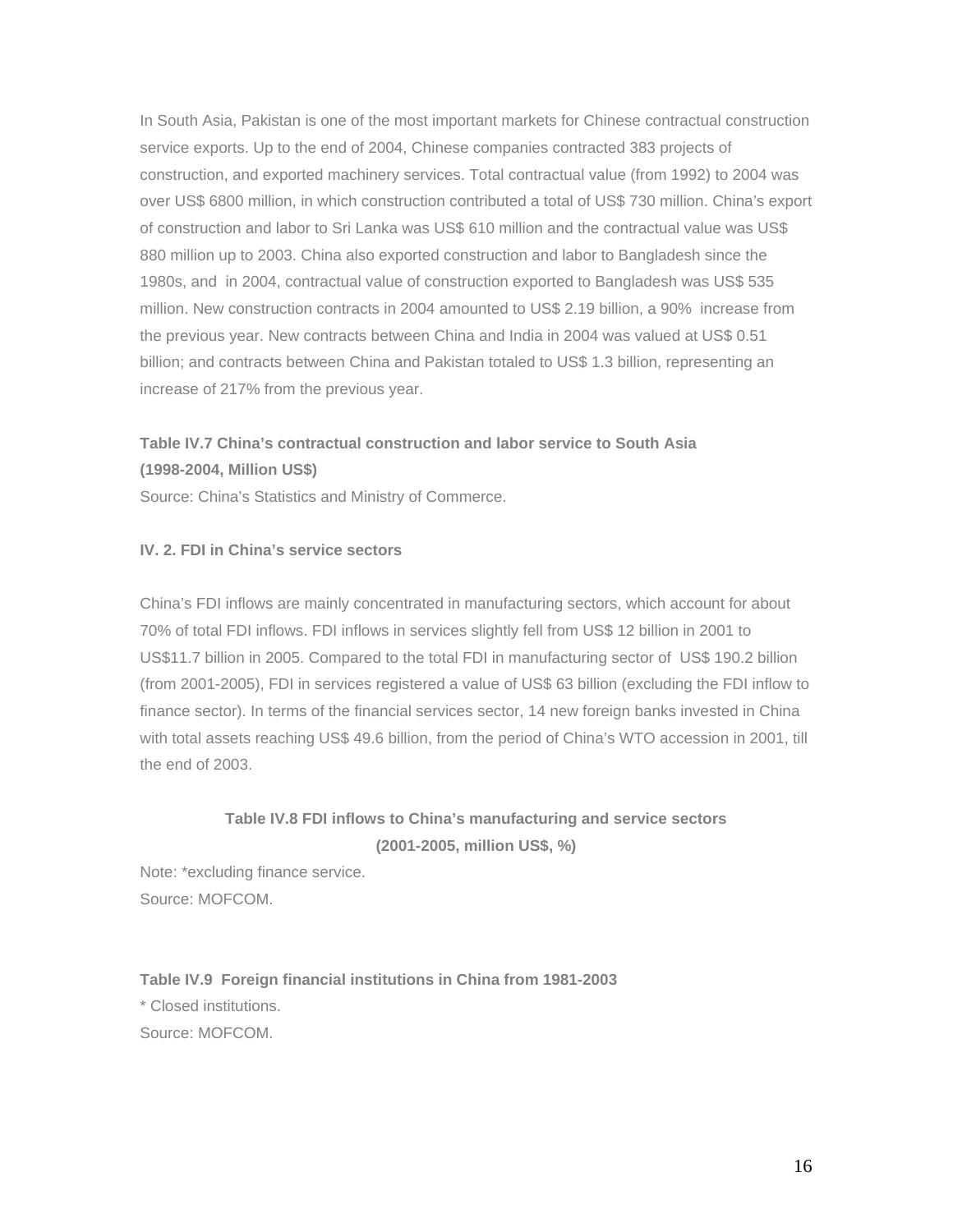During 1994-2005, the total assets of foreign banks increased from US\$ 11.8 billion to US\$ 87.7 billion, representing a 7.4-fold increase. In 2005, FDI inflows in banking, insurance and securities totaled to US\$11.8 billion. The number of foreign-invested insurance companies increased from 14 in 2000 to 40 in 2005, which accounts for 7% of China's total market share. Up to end of 2005, 72 foreign banks from 21 countries and regions have established 254 affiliates in China, and 177 foreign banks from 40 countries and regions have established 240 representative offices. There were 40 foreign insurance companies investing by the end of 2005, representing half of the total 82 insurance companies in China. Their revenues have rapidly expanded; 29 times faster relative to their domestic counterparts.

From 1992 to 2005, 1,341 foreign-owned distribution enterprises had been registered in China, with foreign-owned retail shops numbering 5,657. In 2005 alone, newly established foreignowned supermarket chains accounted for over a quarter of total FDI approvals from 1992-2004.. From 1997 to 2003, there were 2,243 foreign-operated construction enterprises, with a contractual FDI value of US\$ 11.4 billion (US\$ 7.5 billion of which is utilized). FDI in services is mainly concentrated in real estate (US\$ 6 billion in 2004, accounting for 48.7% of the total utilized FDI in services), computer service, construction, retail, hotel and catering, warehousing and water transport

**Table IV.10 China's FDI inflows to service sector, 2005 (Million US\$)** Source: MOFCOM.

#### **IV.3. FDI Policy in service sectors**

Consistent with China's WTO commitments, over 60% services have been opened-up to foreign investors. The degree of openness in developed countries generally comes to 80%, whereas in developing and transitional economies the figure averages around 20%-40%. In the case of China, the level of market access for foreign services suppliers has been significantly increased. By the end of 2005, 62% of China's service sector has been opened to the outside world, with the liberalization in telecom services, accounting services, education services offering the most market access opportunities.

Since its WTO accession, over 40 laws and regulations have been enacted in the field of banking, insurance, law services, security, retail, transport, tourism and education. The Foreign Trade Law, which came into force in July 2004, allowed foreign-invested enterprises to have full trading rights. China's Catalogue for the Guidance of Foreign Investment was revised in 2004, containing the redefinition of the restricted and prohibited foreign investment sectors. On April 16, 2004, China promulgated *Measures for the Administration of Foreign Investment in the Commercial sector,* simplified the procedures for FDI approvals. In 2005, China has further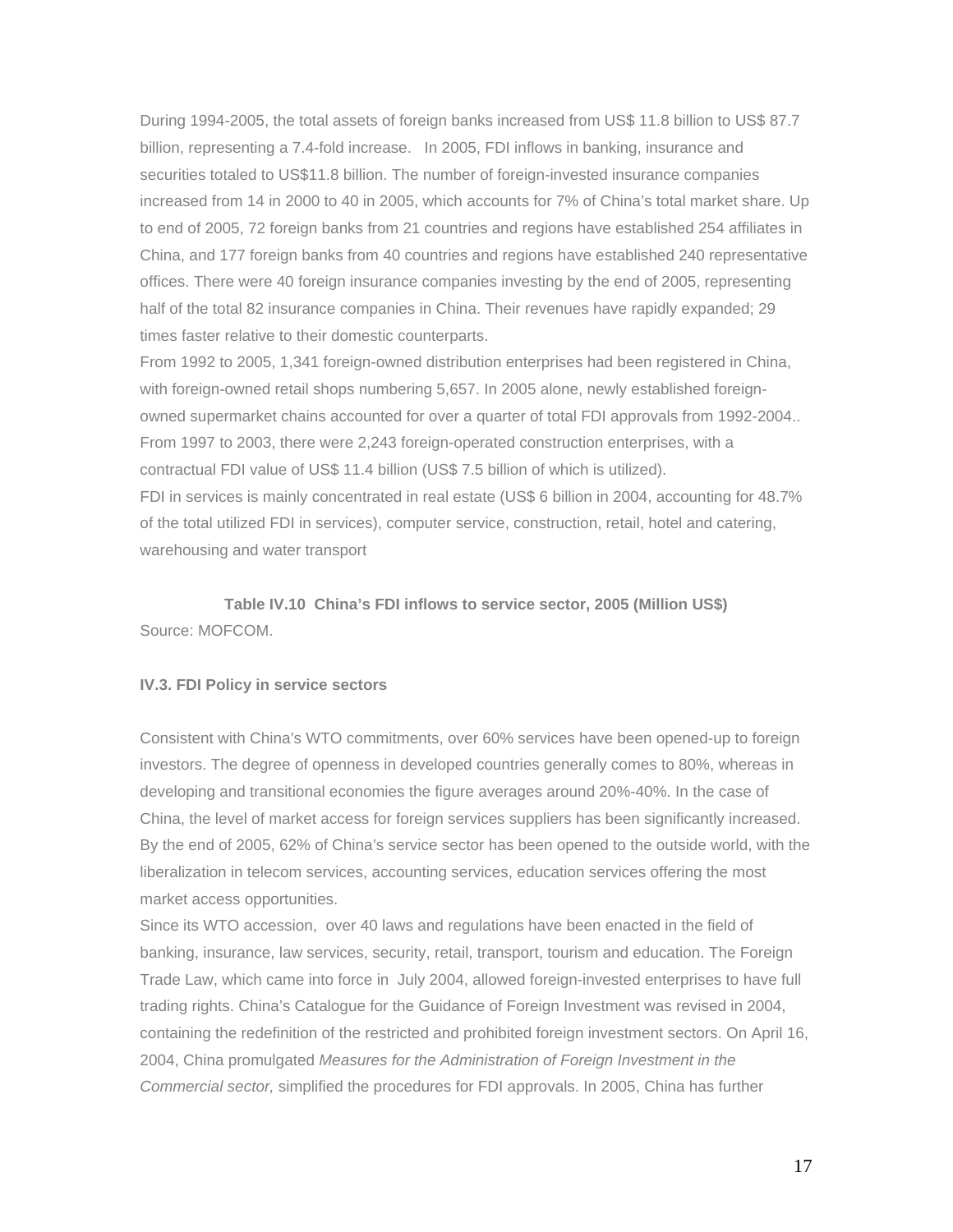revised its laws and regulations governing leasing, market opening-up for finished oil, franchising, auction, auto brand sales, forwarders for civil aviation and international freight.

Now the restrictions on ownership and location in finance, insurance and security services have been eliminated. But foreign financial institutions which applied to establish a subsidiary should have a total asset of more than US \$10 billion at the end of the year prior to filing the application. A branch of a foreign bank, on the other hand, need have total assets of more than US \$20 billion at the end of the year prior to filing the application. A Chinese-foreign joint finance company or bank must meet a lower minimum of US \$10 billion at the end of the year prior to filing the application. Foreign financial institutions wishing to engage in local currency trading are required to be operating in the country for three years business operation, and must display its profitability for two consecutive years prior to the application.

Foreign insurance companies are allowed to provide health insurance, group insurance and pension/annuities insurance to foreigners and Chinese without quantitative or locational restrictions. Foreign non-life insurers are allowed to have wholly-owned subsidiary, but could not engage in statutory insurance business. The investors should be a foreign insurance company which has been established for at least 30 years; have a representative office for two consecutive years in China; and possess a total asset of more than US \$5 billion at the end of the year prior to application. Insurance brokers should have total assets of more than US\$ 200 million. Foreign securities institutions may engage directly (without Chinese intermediaries) in *B*-share business. Representative offices of foreign securities institutions may become Special Members of all Chinese stock exchanges. Joint ventures, with foreign minority ownership not exceeding 1/3, are allowed to engage in underwriting *A*-shares, and in underwriting and trading of *B* and *H* shares, as well as government and corporate debts.

 Wholly foreign-owned enterprises are likewise allowed to undertake construction projects, which are financed by foreign investments and/or grants, or by loans of international financial institutions; or awarded through international tendering according to the terms of loans. The same is true for Chinese-foreign joint construction projects, as long as the foreign share is at least 50% of total venture. There are also projects where foreign expertise would be needed, or projects that would be difficult to implement by Chinese enterprises alone. In utilities networks (gas, heat, water supply and water drainage) the Chinese partner must be the majority share holder.

Wholly foreign-owned subsidiaries can freely establish in the service sectors of packaging, maintenance and repair of office machinery and equipment, rental and leasing, taxation, architecture, advertisement, management consultation, luxury hotels (real estate). Foreign courier services can set up wholly foreign-owned subsidiaries except for those currently reserved for Chinese postal agencies.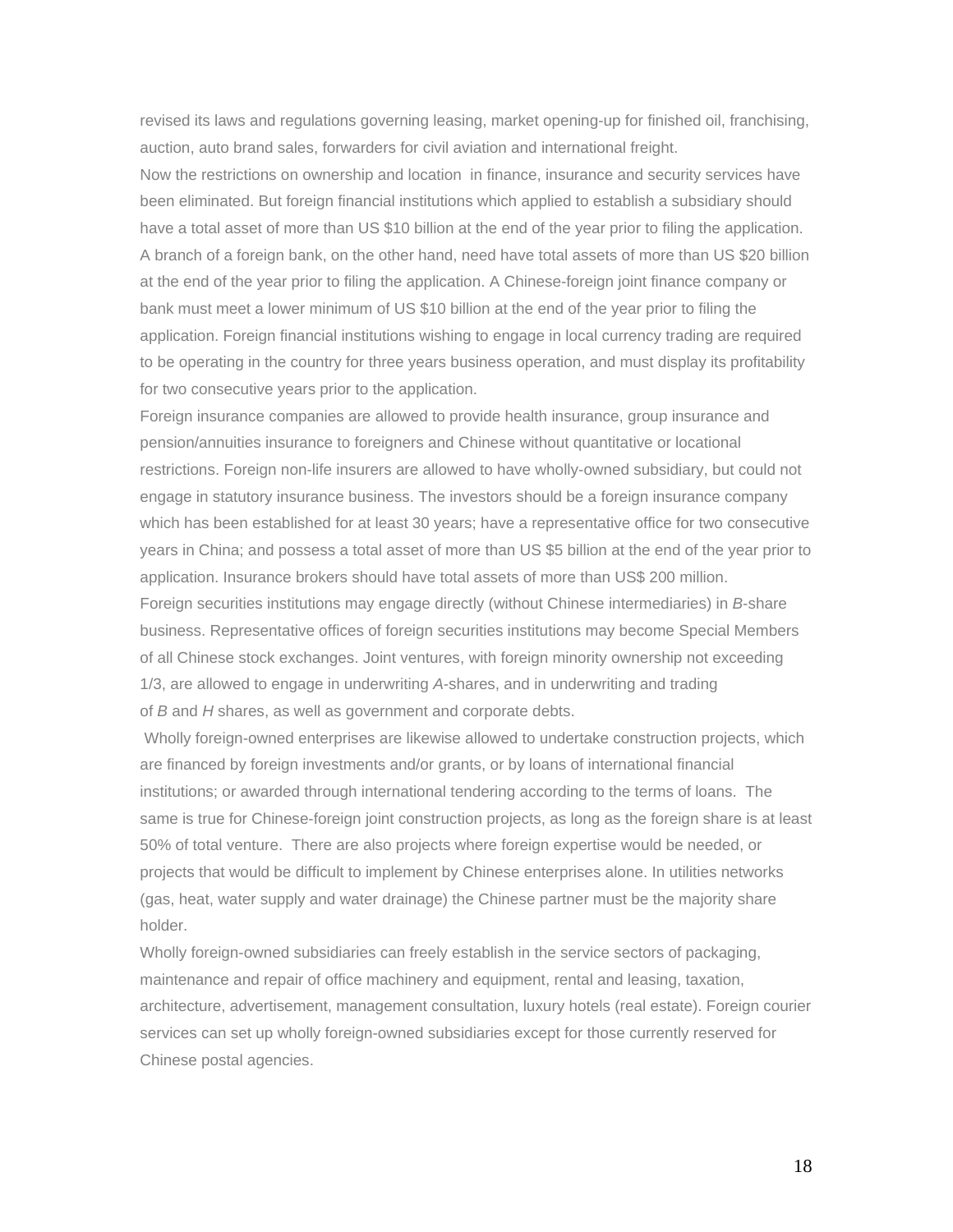Foreign majority ownership and/or joint ventures are permitted in services related to event (i.e. convention) organization, photography, translation and interpretation, high standard real estate projects (i.e. apartments and office buildings), medical treatment, equity joint ventures or contractual joint ventures in hospitals or clinics.

International law firms are also allowed to provide legal services as long as they are conducted via their representative offices.[\[10\]](http://iaps.cass.cn/english/Articles/showcontent.asp?id=1126#_ftn10#_ftn10) For basic telecommunication services, joint ventures are allowed but foreign share can not be over 49%. In the construction and operation of cinemas, production of broadcasting and TV programs, publishing and filmmaking, the Chinese partner must again hold the majority of shares. For offshore oil-field services, foreign firms must enter into partnerships with their Chinese counterparts, for instance, onshore oil-field services have to be undertaken in cooperation with the China National Petroleum Corporation (CNPC). In recent years, China has stepped up its efforts in service trade legislation in order to further open up opportunities for foreign investors. For example, administration of China's foreign trade in services involves various government departments, which could play positive roles in promoting development of services trade, but there are difficulties in coordination. A complete legislation system in service sectors has not been set up, and in general, China's trade in services is characterized by imperfect laws and regulations.

In the WTO negotiations on trade in services, the requests made to China are mainly focused on reducing the minimum assets limit of banks, insurance companies and telecommunication companies; simplifying the approving procedure; opening the sectors of law service, post service, etc.

China has submitted more than 30 proposals and position papers in the WTO negotiations, which had played a positive and constructive role in advancing the negotiations, bridging understanding among WTO Members and narrowing differences. In February, 2006, China joined 3 requests on water transport, movement of natural persons and eliminating the exceptions of most favored treatment initiated by other WTO members. In the negotiations in March and May of 2006, China initiated bilateral requests from 29 WTO members including US, EU, Japan, Canada, India and Brazil on over 10 sectors including construction, water transport, health, education and tourism.

### **V. Infrastructure and East-South Asia Link**

#### **V.1 China's Infrastructure Improvement**

In the 1990s, the burgeoning international trade aggravated the long-standing shortage of transport capacity in China. This prompted the government to launch the historically biggest investment in infrastructure construction in the late 1990s. During the  $9<sup>th</sup>$  Five-Year Plan period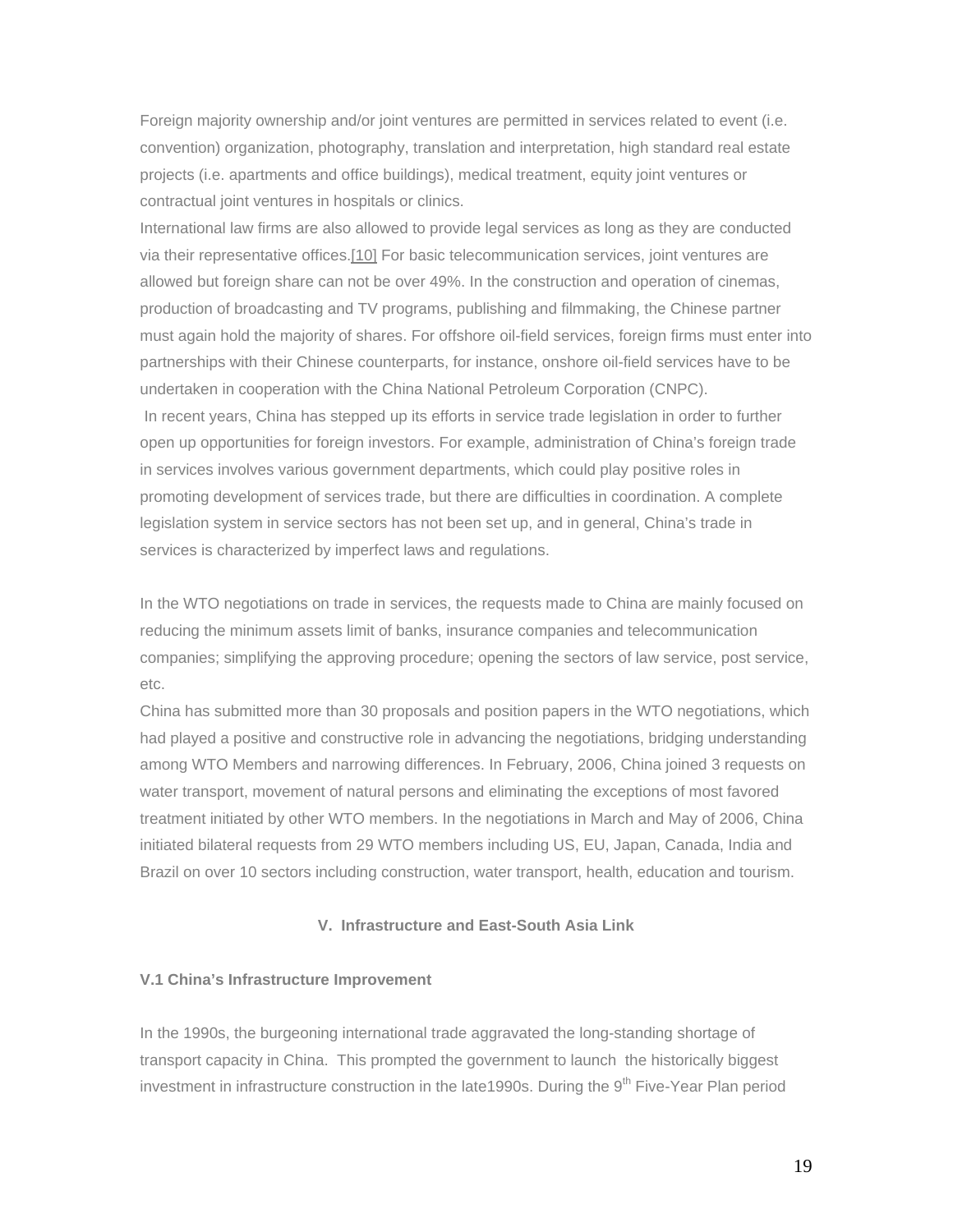(1995-2000), the total investment in transport infrastructure construction reached 1020.9 billion RMB, among which, 885.8 billion is for highway, 42.1 billion for coastal ports and 23.1 billion for inland water.[\[11\]](http://iaps.cass.cn/english/Articles/showcontent.asp?id=1126#_ftn11#_ftn11) It turned out to be the program with the best record in scale, speed and quality of the construction. Since then, there has been a great leap forward in supply of transport services in China.

The development of China's highway infrastructure has experienced a very high growth. The increase in mileage is enormous, with the total mileage of highway reaching 1.94 million kms by the end of 2005, while the total mileage of expressway open to traffic has surpassed 41,000 kilometers.

The improvement of highways, combined with the increase of carrying capacity of vehicles and the up-grading of technology have greatly improved the capacity and service quality of transportation. In 2005, the gross volume of passenger transport was 16.97 billion persons and the turnover reached 929.2 billion persons/ km respectively, and those of cargo transport and turnover were 13.4 billion tons and 869.3 billion tons kms., respectively. The average cargo transport distance has risen to 64.79 km. The rapid rise of highway express transport, significantly improved the efficiency of transport services and strengthened the fundamental position of highway transport in the integrated transport system[.\[12\]](http://iaps.cass.cn/english/Articles/showcontent.asp?id=1126#_ftn12#_ftn12)

Rail is one of the dominant freight transportation modes in China. Importantly, China's energy supply is heavily dependent on railways. For example, 40% of the freight tonnage moving by rail is coal, and about 70% of China's coal moves by rail. With high increase of energy demand, pressure has been put on the rail infrastructure to move high-quality coal through longer distances out of Northern China to Southern manufacturing areas. The government has therefore reached the decision to speed up the construction of railways in the late 1990s. By 2005, the total operating railway mileage in China has reached 75,437 kms,, and is now ranked as the first among the Asian countries. A railway transportation network has been constructed as well as modernized. The mileage of double-tracking railways was 25,566 km, with the rate of doubletracking reaching 33.9 percent. With Qinghai-Tibet Railway running into operation in 2006, railway services are available in all the provinces, autonomous regions and municipalities. The Chinese Mainland coast is over 18,000 km long, and its rivers total 220,000 km in length. This provide the ideal conditions for developing inland river transport and ocean shipping. In the 1990s, the construction of ports is a key focus for infrastructure development, and was in fact, supported by a series of government priority policies. For instance, China allows foreign companies to build and operate berths in the form of a joint venture; engage in loading and unloading business, cargo storage, disassembling and packaging services, as well as related passenger and cargo transport services by land and water. Foreign companies are also allowed to enter into partnership with their Chinese counterparts to engage in loading and unloading business by leasing, or to build special harbors and waterways for cargo owners with exclusive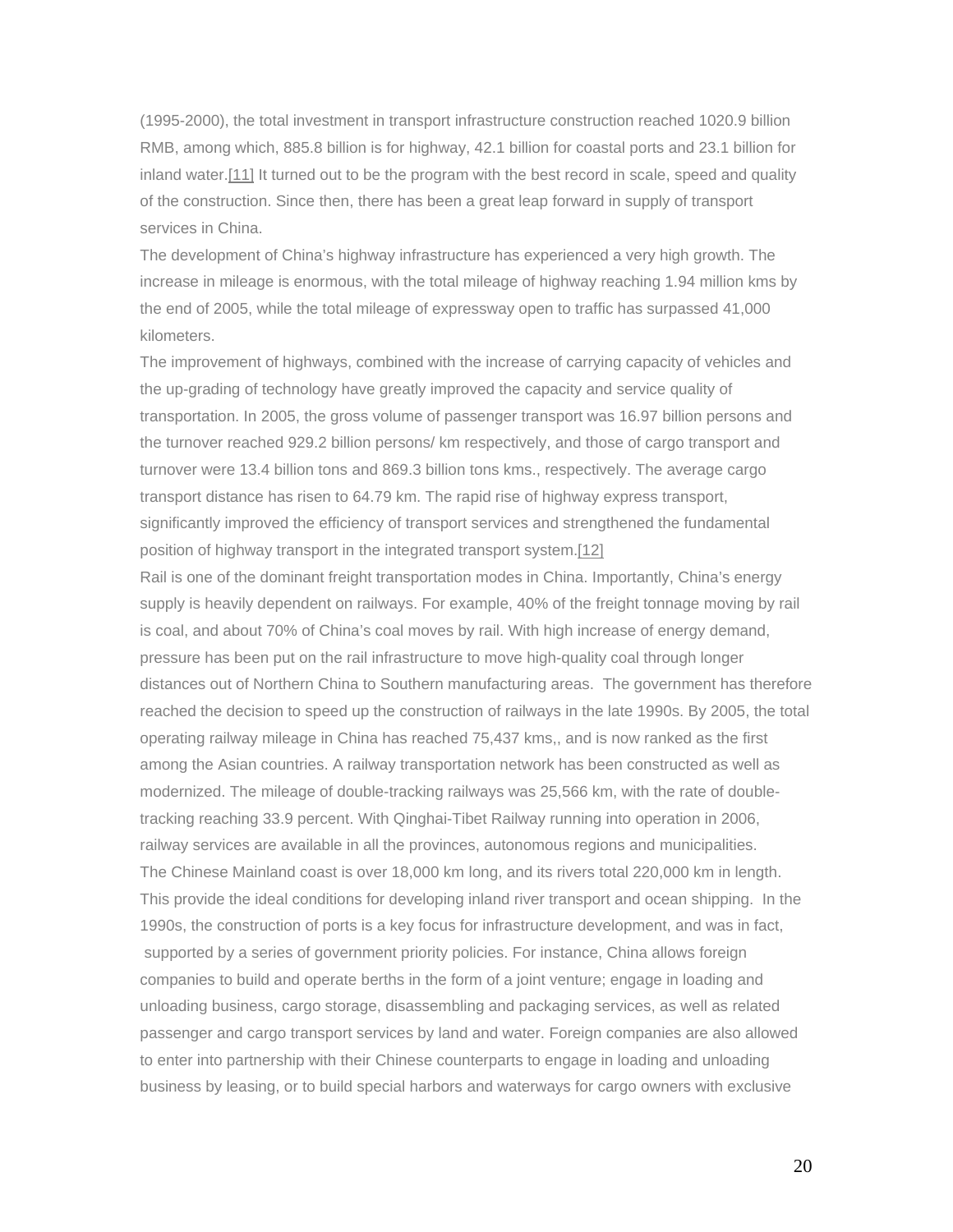foreign funds. These measures have promoted port construction, so that by the end of 2004, the total ports in China reached 1430, with annual cargo capacity of 4.17 billion tons. Ocean shipping in China is divided into two major navigation zones: the northern and the southern ones. The northern one has Shanghai and Dalian as the centers, and the southern one has Guangzhou and Shenzhen as the centers. There are 11 major coastal harbors in China, with an annual cargo capacity of over hundred million tons. Shanghai Harbor, ranks the first among the trade harbors in the world (with an annual cargo capacity of 400 million ton). The other three main harbors are Ningbo Harbor (269 million tons), Guangzhou harbor(250), and Tianjin Harbor(241). As regards of cargo and container handling capacity, China retains the first place in the world in the past three years. By the end of 2005, the cargo turnover for imports and exports amounted to 1.37 billion tons, and the container turnover in more than 20 seaports reached 70 million tons.

# **Table V.1 Berths and Turnover of Top Ten Foreign Trade Sea Ports in China (2004-05)**

Sources: China Statistical Yearbook 2005.

Airports play an increasing role in connecting China and the outside world. In 2004, there were 133 airports operating scheduled flights, 39 of them having an annual passenger volume of over 1 million and cargo turnover over of 10000 tons. Moreover, China has 244 international air routes connecting 38 countries and 80 foreign cities. In 2005, the total volume of passenger traffic reached 284.35 million, and cargo turnover by air reached 6.33million tons. Its capacity handling passenger and goods ranks the third place in the world.

# **Table V.2 Passenger and Cargo Transport of Top Ten Airports in China, 2005** Source: [http://www.caac.gov.cn](http://www.caac.gov.cn/)

In the next five years, the government will continue pour huge-volume investments in transportation infrastructure construction.

Table V.3 China's Transportation Development

## **V.2 China and South Asia Transportation Cooperation**

The traffic between China and South Asia has become busier and more convenient than ever before. In contrast with the past, when there were no air links between China and India, there are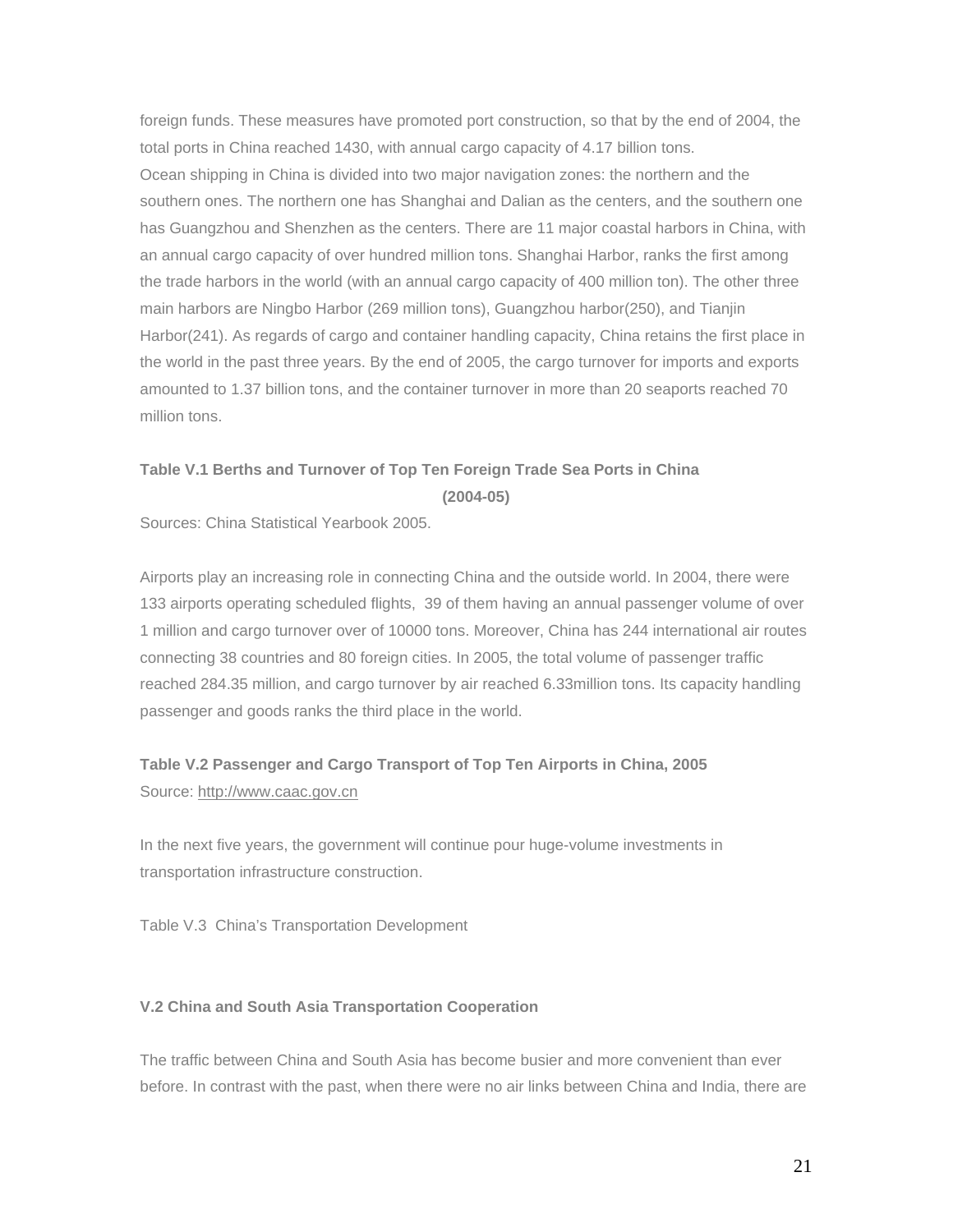now 9 scheduled flights between India and China every week. Some air and road links connecting China with Nepal also exist, as well as with Pakistan, Sri Lanka, and Bangladesh. China has taken new initiatives to improve its transport corridors with South Asia. China and India, for instance, agreed to jointly work towards the further enhancement of direct air and shipping links, tourism and people-to-people contacts. A Memorandum Of Understanding was also signed that will pave the way for a major liberalization of civil aviation links between China and India. China and Pakistan agreed to initiate the renovation project of the Karakoram Highway, which is the only overland connection between the two countries at present. The 809 kilometer highway, whose location is 600 to 4,700 meters above sea level, was built in 1978 for special geopolitical reasons, but was then subjected to neglect due to lack of maintenance. Since 2005, a renovation plan was designed, which will expand the width of the highway from 10 meters to 30 meters, and enhance its capacity three times. China and Bangladesh agreed to open a direct air link between Beijing of China and Dhaka of Bangladesh via Kunming. Both sides were also committed to complete the final phase of the Kunming-Chittagong road link. During the 11<sup>th</sup>-Five Plan period, China has planed to extend Qinghai-Tibet Railway from Lhasa to Shigatse, and then through Shigatse to Yadong, which is a small border town near India. A railway through Shigatse to Nilamu, a land port of entry to Nepal, is also under consideration. The railway from Dali to Ruili, a border town near Myanmar is still being studie[d\[13\]](http://iaps.cass.cn/english/Articles/showcontent.asp?id=1126#_ftn13#_ftn13).

#### **V.3. Facilitation Measures**

In recent years, China's General Administration of Customs (GAC), together with other concerned Ministries, has focused in establishing a modern customs system. The chief priority of the reforms is clearance handling. The project is divided into the two phases. During the first phase (1998-2002) China has made great strides in improving its customs clearance. Progress was achieved in various areas: screening, supervision of administration authorities, standardization of goods transportation enterprises management, and modernization of physical facility in some key ports customs; establishing fast customs clearance procedure in ports, and accelerating the movement of goods; nationwide use of fast customs-transfer operation, and incorporation of the "one-stop, single-window" approach to customs-transfer between inland and ports or between different customs; piloting of a "paperless customs clearance" project; implementing of the "E-customs Project" network connecting national customs; increasing customs administration effectiveness via the "E-ports Project" of dataexchange and networked joint inspection between different government departments and different regions, enhancing overall performance in ports administration and the efficiency of import and export procedures.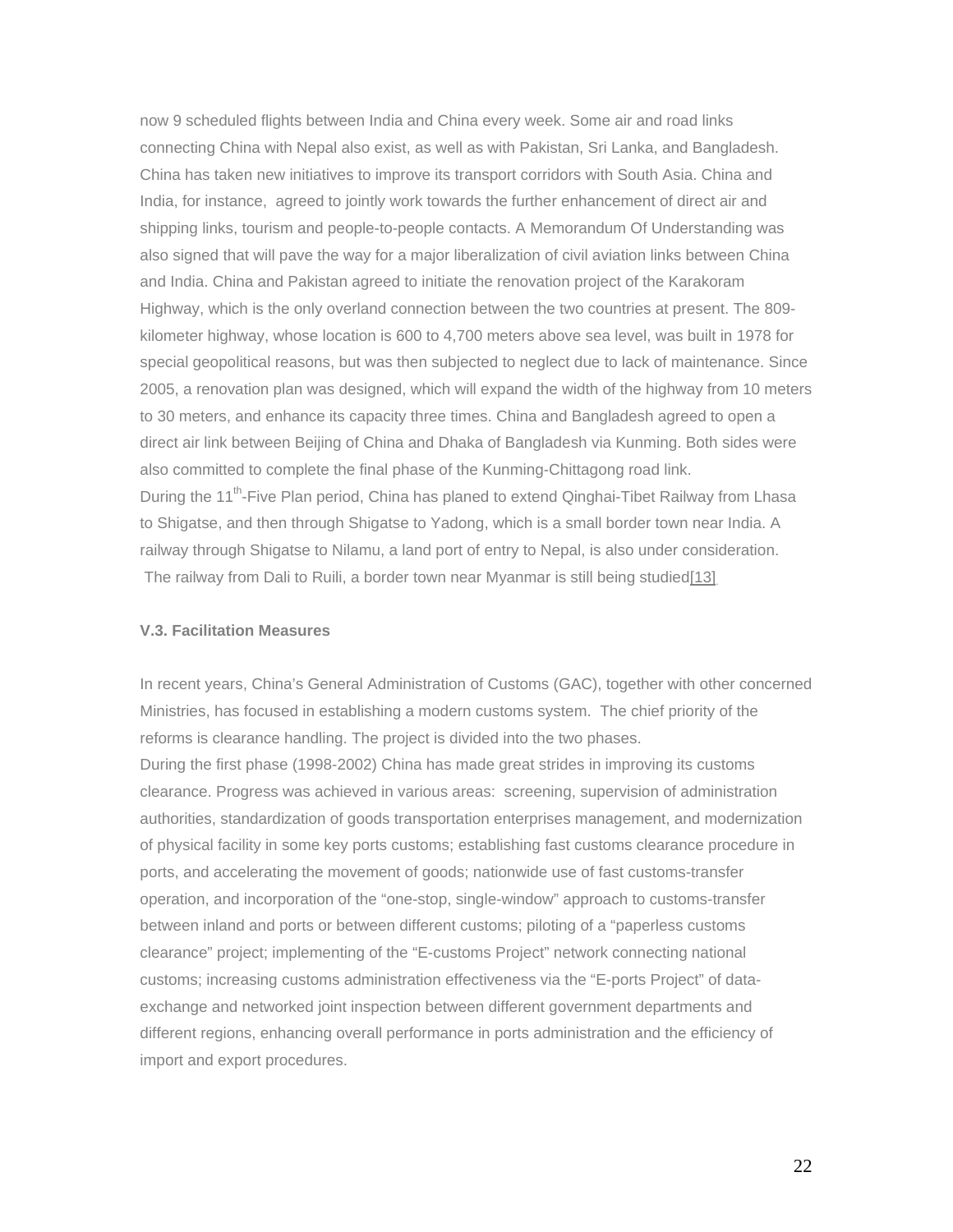In the second phase from 2004 to 2010, China has planned to establish a "smart" Customs based on best practices, which will be expected to be professionally managed, highly efficient and resistant to corruption. In order to achieve these targets, China has made great efforts in the following aspects: (1) adoption of the WTO valuation agreement principle[s\[14\]](http://iaps.cass.cn/english/Articles/showcontent.asp?id=1126#_ftn14#_ftn14); and the (2) promotion of automation and information technology in Customs clearance (via "Electronic Customs", "Electronic General Administration of Customs" and "Electronic Ports"); Up to now, the paperless clearance procedures have been expanded in most Customs Districts of the General Administration of Customs. This greatly increased the speed of customs clearance. At the same time, a nation-wide integrated quarantine and inspection operation management system, named CIQ 2000 system has been set up. The system implemented the computerized network management in inspection submission, fees and charges, quarantine and inspection, issuance of certification for customs clearance and statistics. It also has the functions of electronic declaration, electronic bill transfer and electronic customs clearance.

#### **VI. Policy Recommendations**

Due to its unique geographical location, its big size and continuous high economic growth, China can play a special and important role in strengthening economic relations between East Asia and South Asia.

Our study shows that China has achieved great progress in both its economic development and external relations. In the past two decades, as an emerging giant economy, China has been in a key position to develop East Asian production and service networks through trade and FDI. The Chinese economy is expected to maintain its dynamism in the future, and become even more integrated with other parts of the world.

China and South Asia have rapidly developed their trade and investment relations in the past decade. In 2005, China became the third largest export market and the first largest import market for India. China has also become an important host for Indian FDIs, especially in software business. As for the rest of South Asia, China and Pakistan have initiated their FTA process, starting with an early harvest program. China has also become an observer of SAARC in 2005, while a liberalization package has also been introduced in the Asia-Pacific Agreement (formally the Bangkok Agreement).

Trade and investment between China and South Asia is rapidly growing, although the absolute size of this exchange is still rather limited. There are still too many tariff and non-tariff barriers between the two sides.

The following are the policy recommendations culled from this study.

### **VI.1 Bilateral Relations**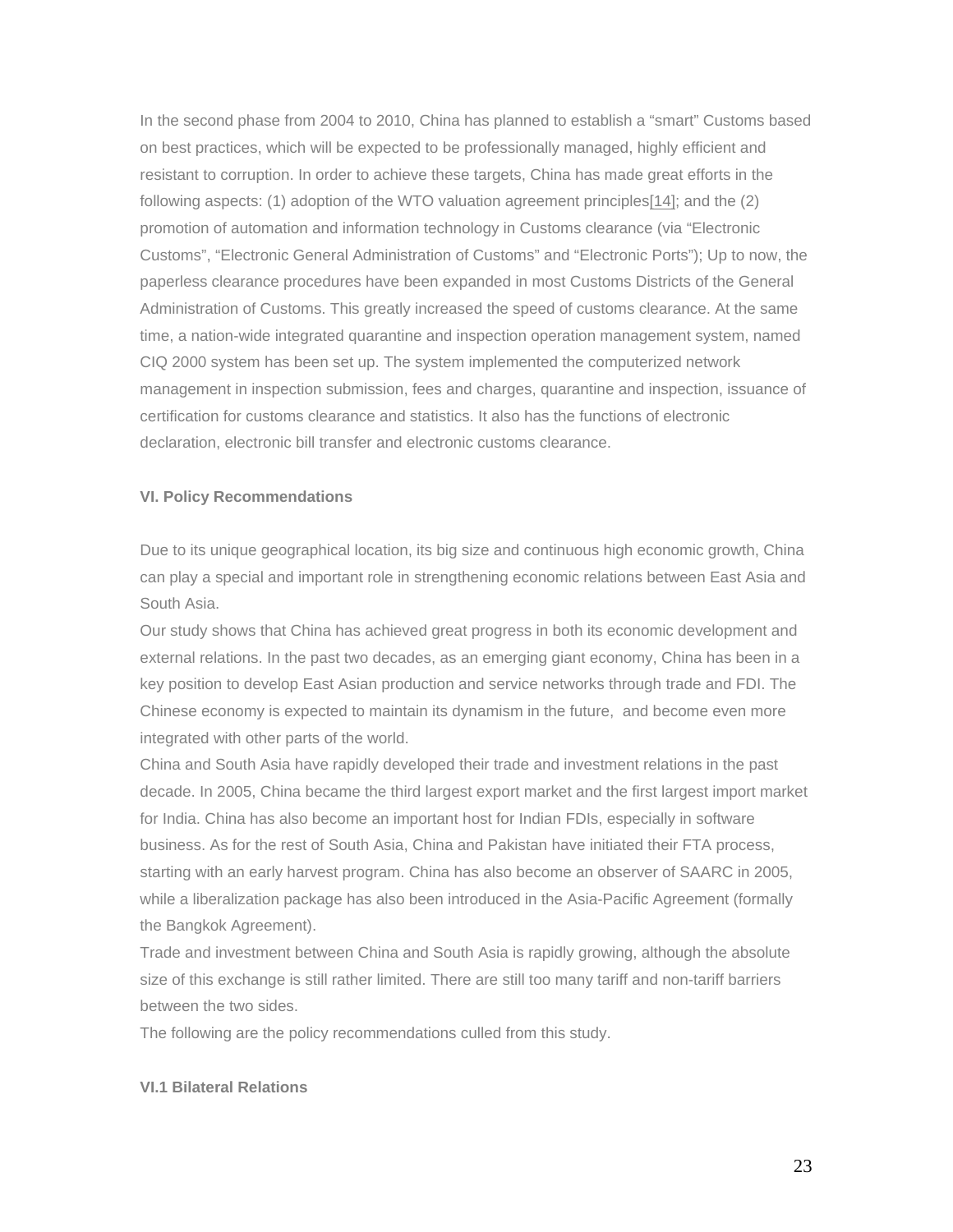1. China and India are the two largest and fast-growing developing countries in the world.. However, trade disputes have emerged and threatened to become serious because of the trade imbalances, and the increasing incidence of anti-dumping cases initiated by the Indian government against Chinese exports. In order to promote trade (both of goods and service) between the two countries, it is highly necessary to reduce the tariff and non-tariff barriers and improve overall governance. The two countries have agreed to study the possibility of a possible new-age FTA, which will cover a comprehensive package of economic cooperation and which could be opened to other South Asian countries as well.

2. China and Pakistan are traditional partners and their trade relations continue to develop, although compared with other South Asian countries, the growth of trade is rather modest. The deficit experienced by Pakistan is also worsening due to its limited export capacity to China. In order to improve the trade and investment environment between China and Pakistan, it is important to help to enhance the capacity of Pakistan companies exporting to China. The planned FTA between the two countries could be a step towards this direction. Negotiations should therefore be speeded up and aim to cover as many sectors as possible. China should offer more concessions to Pakistan and do more in capacity building for the country. The two sides should further expand their economic cooperation in the areas of energy and manufacturing through more FDI from China. The Pakistan government proposed to be an "energy corridor" and China shows strong interest to support and cooperate in this area. Chinese companies can expand their business in the special industrial zone which the two governments agreed to initiate in Pakistan. Pakistan should significantly improve its business (trade and investment) environment, especially the security environment.

3. Trade relations between China, Bangladesh and Sri Lanka have developed fast in recently years. But the trade deficit incurred by Bangladesh and Sri Lanka in their trade with China is worsening. This is mainly because of the similar export structure of Bangladesh and Sri Lanka products and the low export capacity of their enterprises. However, Chinese companies still complain that the tariff levels and in those two countries are still high, and there also many kinds of non-tariff taxes and fees. The financial systems of Bangladesh and Sri Lanka need to be improved. In recent years, many Chinese companies have invested in Bangladesh and Sri Lanka, either through FDI, or project contracts. However, the size is still limited. The three countries should strengthen their cooperation in improving business environment and initiate the feasibility studies on the FTAs. China should provide assistance to those two countries for enhancing their export capacity and economic development.

#### **VI.2 Regional cooperation**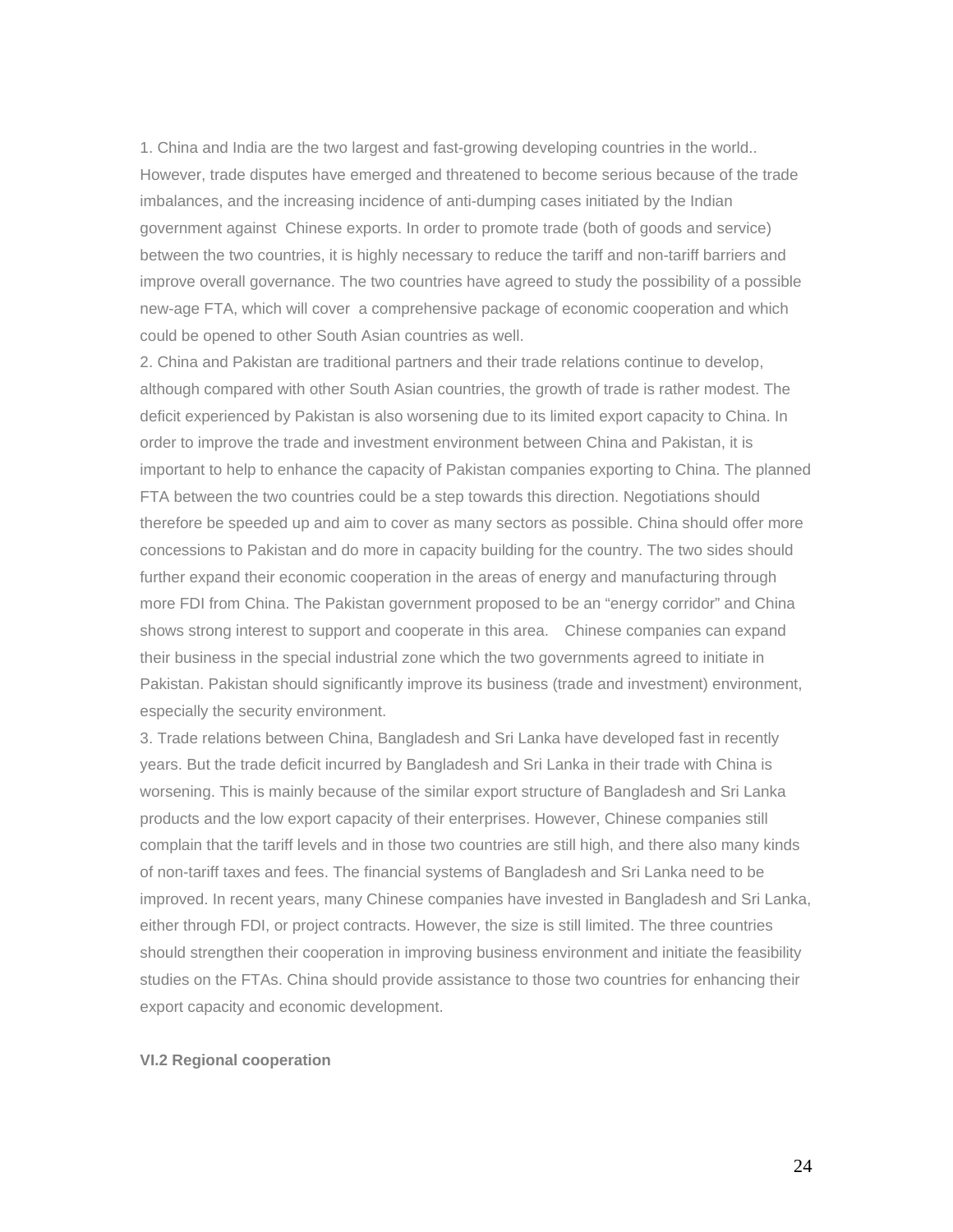China and South Asia have developed their economic relations under a regional framework. For instance, China became an observer of SAARC, which provides a venue to discuss the trade and investment facilitation programs, among others. However, political inertia could slow down the SAARC FTA process. Thus, China should explore other avenues to enhance its integration with the region.

The Bangkok Agreement initiated by UNESCAP in 1975 with 6 members (China, Bangladesh, India, Sri Lanka, Laos and Republic of Korea) from East and South Asia is one of the major arrangements that bring China (other East Asian countries) and South East Asian together. It was renamed as " Asia-Pacific Trade Agreement" in 2005 and has since then implemented tariff reductions, which led to the lowering of the tariffs of about 4,000 items by about 30%. China should continue to promote greater sub-regional cooperation with India, Myanmar and Bangladesh, which could be helpful for policy dialogue, improvement of infrastructure and development cooperation.

## **VI.3 Infrastructure**

 The land connection between China and South Asia is mostly found in the Southern and Southwestern provinces, especially Yunnan and Shuchuan. The current infrastructure is backward and is not able to support the increasing exchanges between China and South Asia. Four efforts should be made in order to improve the infrastructure:

-- China and Pakistan agreed to improve the existing Karakoram Highway that is the only road link between China's South and Western region to Pakistan. China and India may consider reconstruction of the Stilwell Road that was built during the Second World II linking China, Myanmar and India. The roads connect Yunnan-Myanmar-Sri Lanka (reach to Chittagong port) could also be placed on agenda.

-- The sea links are potentially more important than roads. China and South Asian countries should develop modern port networks.[\[15\]](http://iaps.cass.cn/english/Articles/showcontent.asp?id=1126#_ftn15#_ftn15)

--China and South Asian countries have increased their air links, but they are far from sufficient. Aside from arranging more passenger jet lines, the cargo lines should also be developed quickly.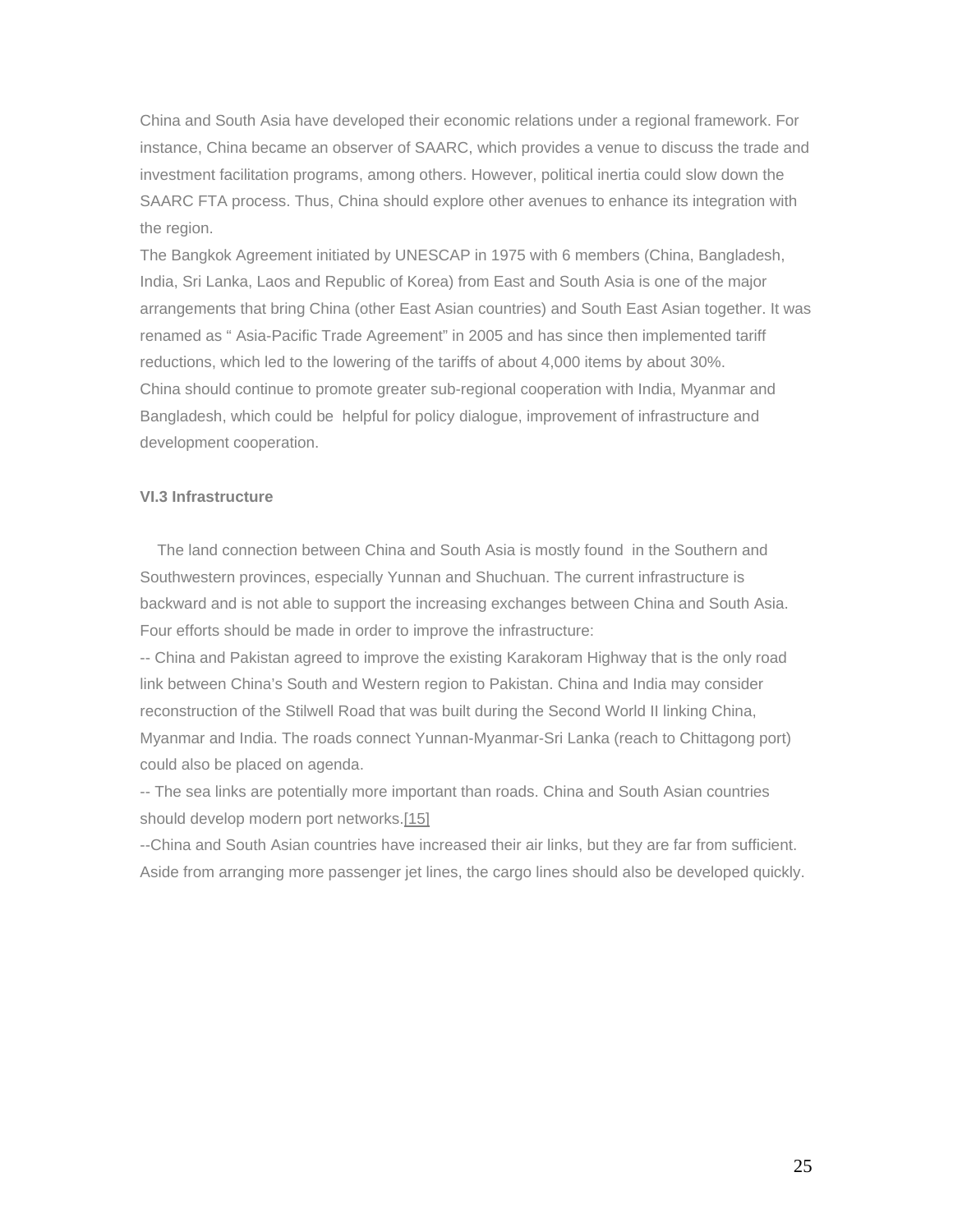[1] This paper is based on a joint research done by the team members of Dr. Zhao Jianglin, Dr. Li Shujuan, Dr. Li Wei, Dr. Lu Bo and Dr. Liu Xiaoxue.

[\[2\]](http://iaps.cass.cn/english/Articles/showcontent.asp?id=1126#_ftnref2#_ftnref2) Hong Kong, Taiwan and Macau.

[\[3\]](http://iaps.cass.cn/english/Articles/showcontent.asp?id=1126#_ftnref3#_ftnref3) Commercial Yearbook 2005, MOC.

[\[4\]](http://iaps.cass.cn/english/Articles/showcontent.asp?id=1126#_ftnref4#_ftnref4) South Asia includes Bangladesh, India, Nepal, Pakistan, and Sri Lanka. East Asia includes ASEAN 10, Japan, Korea, as well as Hong Kong, Macao and Taiwan Province.

[\[5\]](http://iaps.cass.cn/english/Articles/showcontent.asp?id=1126#_ftnref5#_ftnref5) Source: http://www.sztj.com/pub/sztjpublic/tjgb/; http://www.stats.gov.cn/; MOFCOM, PRC. [\[6\]](http://iaps.cass.cn/english/Articles/showcontent.asp?id=1126#_ftnref6#_ftnref6) If East Asia includes Hong Kong and Taiwan, China's total trade with the region grew from \$67.14 billion to \$654.69 billion, the export from \$39.95 billion to \$315.50 billion and the import from \$27.19 billion to \$339.18 billion, the respective average annual growth rates were 16.4%, 14.8% and 18.3%.

[\[7\]](http://iaps.cass.cn/english/Articles/showcontent.asp?id=1126#_ftnref7#_ftnref7) Agreements with Hong Kong and Macao have some unique characteristics compared with that with ASEAN. First, Hong Kong and Macao do not have much original products and their gains are mainly in the concessions in trade in services provided by China, but such gains are not directly reflected in trade account. Secondly, these two partners are China's Special Administrative Regions and more preferences have been granted to them.

[\[8\]](http://iaps.cass.cn/english/Articles/showcontent.asp?id=1126#_ftnref8#_ftnref8) For sensitive products tariff rates will be reduced to 20% by January 2012, and subsequently reduced to 0-5% by January 2018 (liberalization for Cambodia, Laos, Myanmar, Vietnam (CMLV) is delayed to 2015 and 2020, respectively). For Highly Sensitive products,: tariff rates must not be more than 50% by January 2015 for ASEAN 6 and China, and January 2018 for the CMLV countries.

[\[9\]](http://iaps.cass.cn/english/Articles/showcontent.asp?id=1126#_ftnref9#_ftnref9) China demands for the market economy status recognition from its FTA partners. In some cases, this has become a pre-condition in launching the FTA negotiations.

[\[10\]](http://iaps.cass.cn/english/Articles/showcontent.asp?id=1126#_ftnref10#_ftnref10) All representatives shall be resident in China no less than six months each year. The representative office shall not employ Chinese national registered lawyers outside of China.

[\[11\]](http://iaps.cass.cn/english/Articles/showcontent.asp?id=1126#_ftnref11#_ftnref11) China's Ministry of Communications , "The Current Status of China's Transport and Its Development Objectives During the 10th Five-Year Plan", March 29, 2001.

[\[12\]](http://iaps.cass.cn/english/Articles/showcontent.asp?id=1126#_ftnref12#_ftnref12) All the statistics came from "2005 Road and Waterway Transportation Statistics Report" by China's Ministry of Communications.

[\[13\]](http://iaps.cass.cn/english/Articles/showcontent.asp?id=1126#_ftnref13#_ftnref13) Stilwell Road (or, the Ledo Road) was built by the Americans in World War II and named after British commander General Joseph Warren Stilwell, chief of Staff of the Allied Forces. This 60 year old road connects Ledo in Assam to Kunming in China running through India (61 Kms),